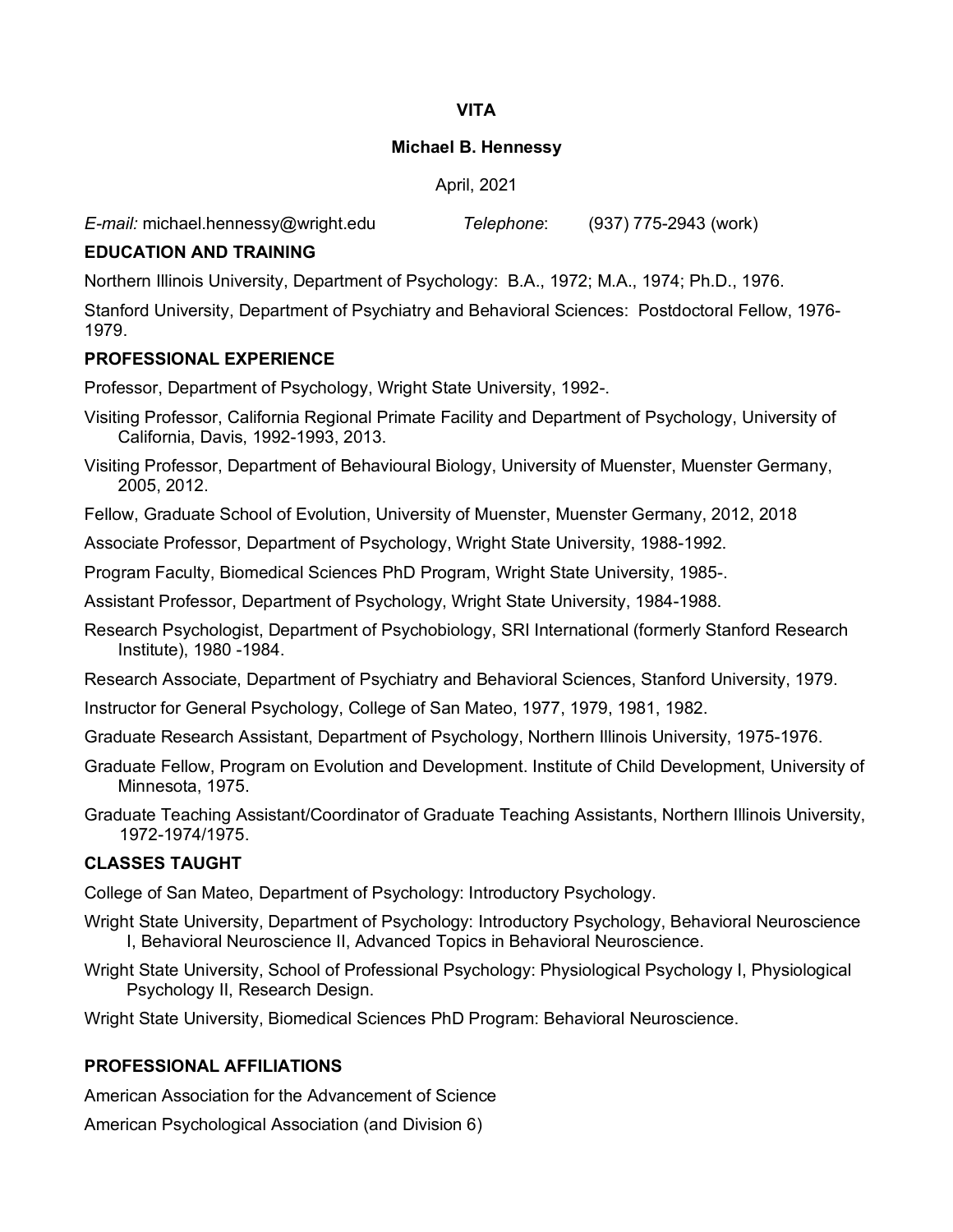International Behavioral Neuroscience Society (fellow) International Society for Developmental Psychobiology Ohio Miami Valley Society for Neuroscience Society for Neuroscience

# **OTHER PROFESSIONAL ACTIVITY/RECOGNITION**

#### *University*

Wright State University Presidential Award for Outstanding Faculty Member (1994). (One award made yearly).

Wright State University, College of Science and Mathematics Outstanding Teaching Award (2004)

# *Field of scholarship*

## *General*

President: International Society for Developmental Psychobiology (2000-2001); member of Executive Committee (1999-2002).

Program Director: International Society for Developmental Psychobiology (1991-1994).

Program Committee: International Behavioral Neuroscience Society (1995-1997).

Program Committee: Midwestern Psychological Association (2000-2003)

President: Ohio Miami Valley Chapter of the Society for Neuroscience (2010-2011), Officer at large & President-elect (2008-2010)

President: Sigma Xi, Wright State University affiliate (1994-1996).

American Psychological Association Committee on Animal Research and Ethics (2017-2019; Chair, 2018)

- International Society for Developmental Psychobiology representative to STAR (Supporting truth about animal research; 2021-)
- $92<sup>nd</sup>$  Dahlem Conference (on attachment and bonding), Berlin, Germany, 2003, Invited participant
- "Research Collaborator" for Reduction in Phenotypic Plasticity of Behavior Research Group, Universities of Muenster and Bielefeld, Germany (2009-)

Board of Trustees: Pet Behavior and Training Services (1997-2012).

Board of Directors: HaloK9 Behavioral Consultation (2018-)

Patent (A23K 2990): Davenport, G.M. & Hennessy, M.B. Synergistic effect of diet and human interaction on the behavior of dogs.

*Advisory boards*

National Scientific Advisory Board: California National Primate Research Center (2003-2011).

External Research Advisory Board: The WALTHAM Foundation (2018-)

*Grant review*

 *National agency panel membership*

National Institute of Mental Health, IRG - Psychobiology, Behavior and Neuroscience, 1995-1998.

 *Ad hoc national panel memberships (single or multiple occasions)*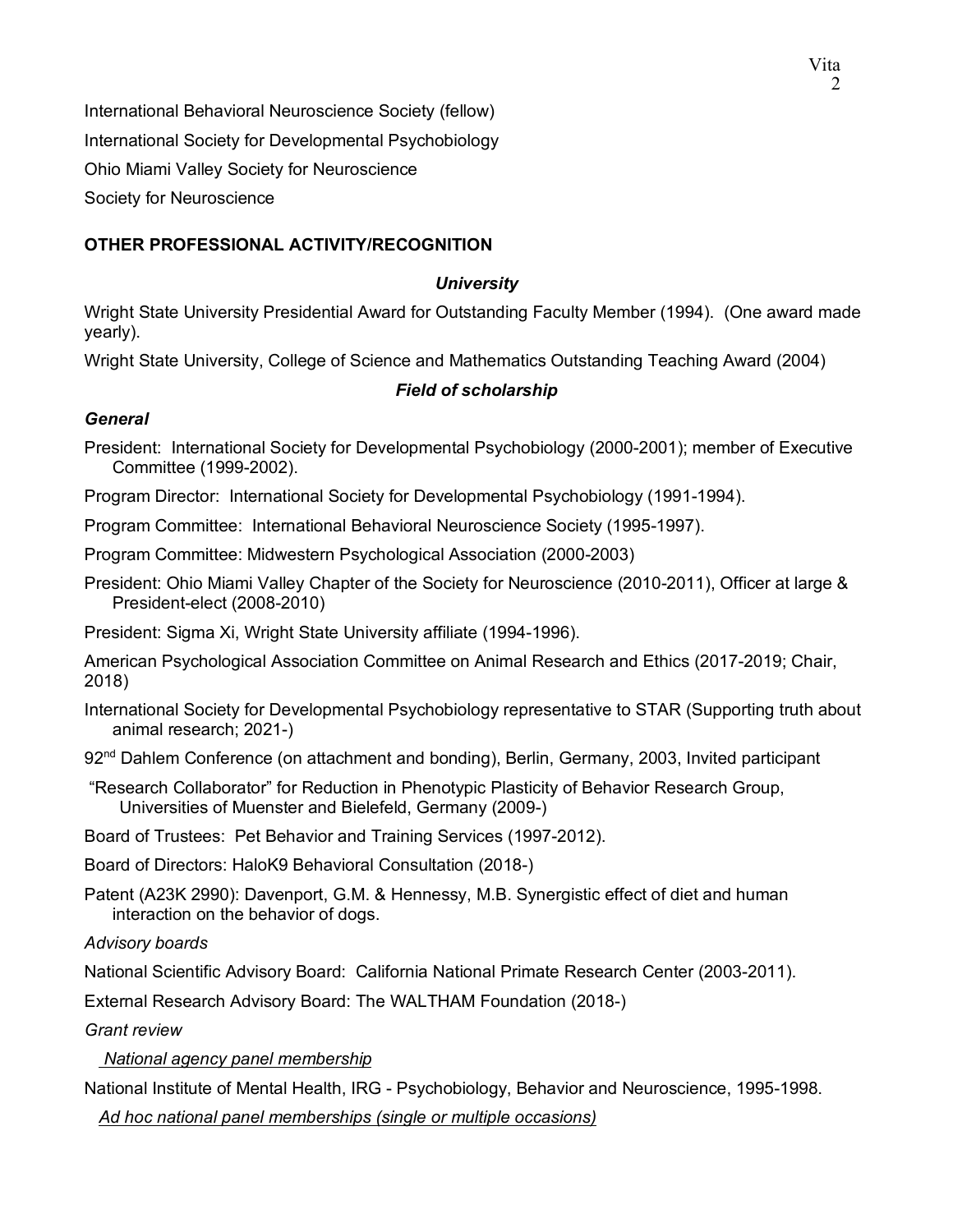National Institute of Mental Health, Psychobiology, Behavior and Neuroscience.

National Institutes of Health, Biobehavioral Mechanisms of Emotion, Stress, and Health

National Institute of Mental Health review of intramural laboratories

National Institutes of Health, Special Emphasis Review Panel -- Integrative, Functional and Cognitive Neuroscience II.

National Institutes of Health Special Emphasis Review Panel--Methodology and Measurement in the Behavioral and Social Sciences

National Institutes of Health Special Emphasis Review Panel—proposals submitted as part of 2009 "stimulus package"

National Institutes of Health; Behavioral Neuroscience Fellowship Awards

 *Other ad hoc proposal review (single of multiple occasions)*

National Science Foundation

National Institute of Mental Health - Reviewer's Reserve

Icelandic Research Fund

Ohio Department of Mental Health.

University of Nebraska—Omaha

Vienna (Austria) Science and Technology Fund

American Psychological Association, Dissertation Research Award

The WALTHAM Foundation

# *Editorial activity*

Editorial Board: *Developmental Psychobiology* (1994-).

Co-editor: Special Issue: *Developmental Psychobiology*, *52 (7)*, 2010.

Ad hoc reviewer of manuscripts for:

(1) Aggressive Behavior, (2) American Journal of Primatology, (3) Animal Behaviour, (4) Animals, (5) Animal Learning and Behavior, (6) Annals of the New York Academy of Sciences, (7)Applied Animal Behaviour Science, (8) Archives of General Psychiatry, (9) Behavioral and Brain Function, (10) Behavioral and Neural Biology, (11) Behavioral Ecology and Sociobiology, (12) Behavioral Neuroscience, (13) Behavioral Processes, (14) Behavioural Sciences, (15) Behavioural Brain Research, (16) Biological Psychiatry, (17) Biology Letters, (18) Brain, Behavior, and Immunity, (19) Brain Research Bulletin, (20) Brazilian Journal of Biology, (21 Brazilian Journal of Medical and Biological Research, (22) Current Directions in Psychological Science, (23) Current Opinion in Behavioral Sciences, (24) Developmental Cognitive Neuroscience, (25) Developmental Neuroscience, (26) Developmental Psychology, (27) Developmental Psychobiology, (28) Ecology and Evolution, (29) Ethology, (30) European Journal of Neuroscience, (31) Folia Primatologica, (32) Frontiers in Human Neuroscience, (33) Frontiers in Pharmacology, (34) Frontiers in Zoology, (35) General and Comparative Endocrinology, (36) Hippocampus, (37) Hormones and Behavior, (38) ILAR e-journal (39) Infant Behavior and Development, (40) International Journal of Developmental Neuroscience (41) Journal of Applied Animal Welfare Science, (42) Journal of Comparative Physiology, B, (43) Journal of Comparative Psychology, (44) Journal of Ethology, (45) Journal of Experimental Biology Part A, (46) Journal of Experimental Zoology, Part A, (47) Journal of Mammalogy, (48) Journal of Neuroendocrinology, (49) Journal of Neural Transmission (50) Journal of Neuroinflammation, (51) Journal of the American Veterinary Medical Association, (52) Journal of Veterinary Behavior, (53) Journal of Zoology, (54) Neuroscience and Biobehavioral Reviews, (55) Neuroscience Letters, (56) Pharmacology, Biochemistry and Behavior, (57) Physiology and Behavior, (58) PLOS ONE, (59)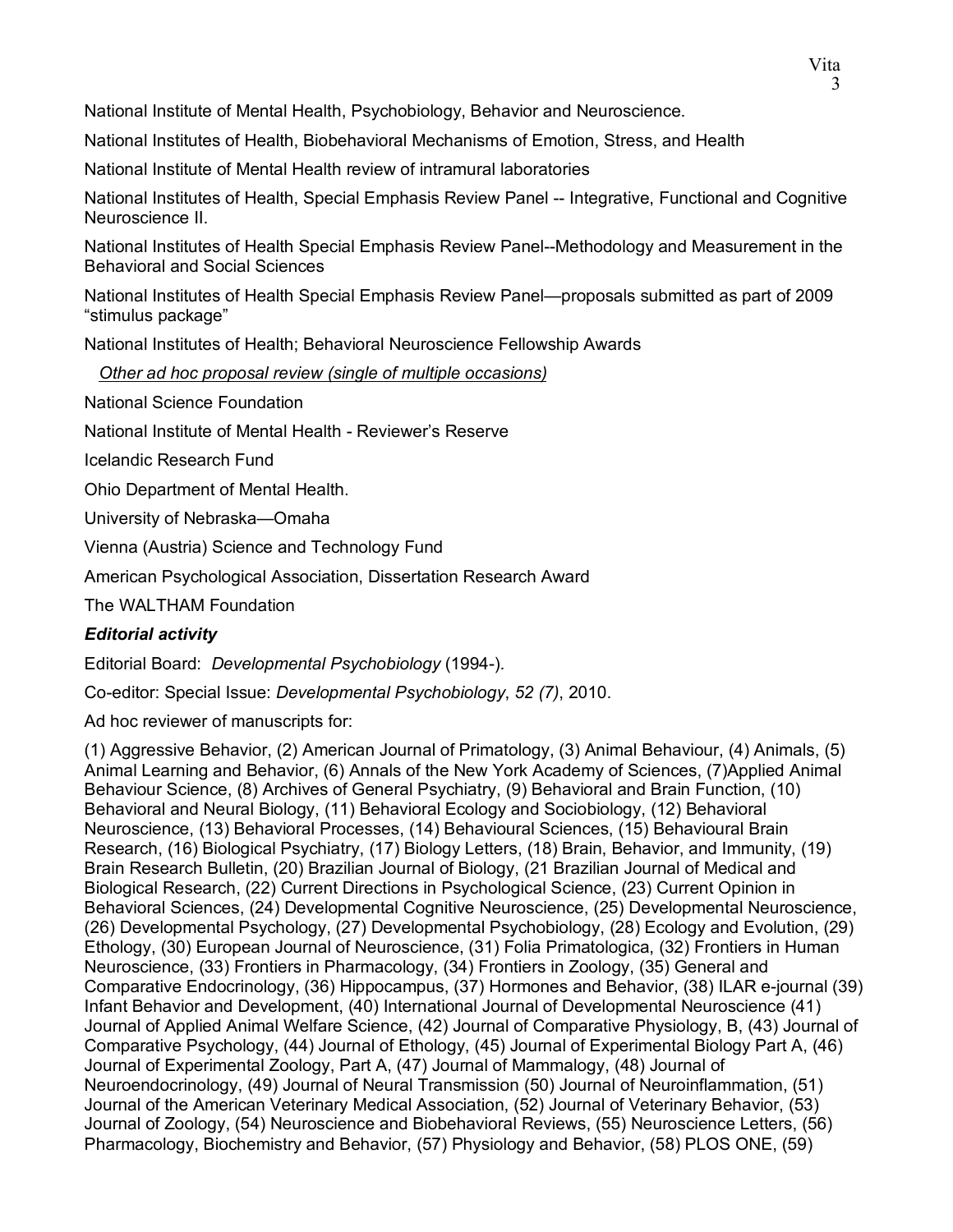Psychiatry Research, (60) Proceedings of the National Academy of Sciences (61) Proceedings of the Royal Society B, Biological Science, (62) Psychobiology, (63) Perspectives in Psychological Sciences, (64) Psychological Science, (65) Psychoneuroendocrinology, (66) Psychopharmacology, (67) Scientific Reports, (68) Social Neuroscience, (69) Stress, (70) Veterinary and Animal Science.

# *Consultant*

*Research*: The IAMs Company National Aeronautic and Space Administration *Academic*: Columbia University (Faculty Promotion) Harvard University (Faculty Promotion) Skidmore College (Faculty Promotion) Stanford University (Faculty Promotion) Northeastern University (Faculty Promotion) University of British Columbia, (External Examiner for dissertation) University of California-Davis (Faculty Promotions-5) Wayne State University (Faculty Promotion) Idaho State University (Faculty Promotion) Kent State University (Faculty Promotion) University of Delaware (Faculty Promotion) University of Massachusetts—Boston (Dissertation committee) University of New South Wales, Australia (Dissertation reader)

# **GRANT AND CONTRACT SUPPORT OBTAINED AS PI**

# *National Agencies*

National Institute of Child Health and Human Development, HD100825-01, Mechanisms of neuroinflammatory burden following early-life stress, 2020-2023, \$450,000

National Institute of Mental Health, MH068228-04, Stress-induced sickness behavior during social separation: implications for depression, 2013-2017, \$438,000.

National Institute of Mental Health, MH099361, Rhesus model for proinflammatory influences on depression, 2013-2015, \$429,501.

National Science Foundation, IOS-1120932, Mechanisms of social buffering of hypothalamic-pituitaryadrenal responses, 2011-2015, \$330,000.

National Institute of Mental Health, MH068228-03, Stress-induced sickness behavior during social separation: implications for depression, 2009-2012, \$215,250.

National Institute of Mental Health, MH068228-02, Stress-induced sickness behavior during social separation: implications for depression, 2006-2009, \$215,250.

National Science Foundation, IOB-0514509, Endocrine Activity and the Ontogeny of Social Interactions and Bonding, 2005-2009, \$300,986.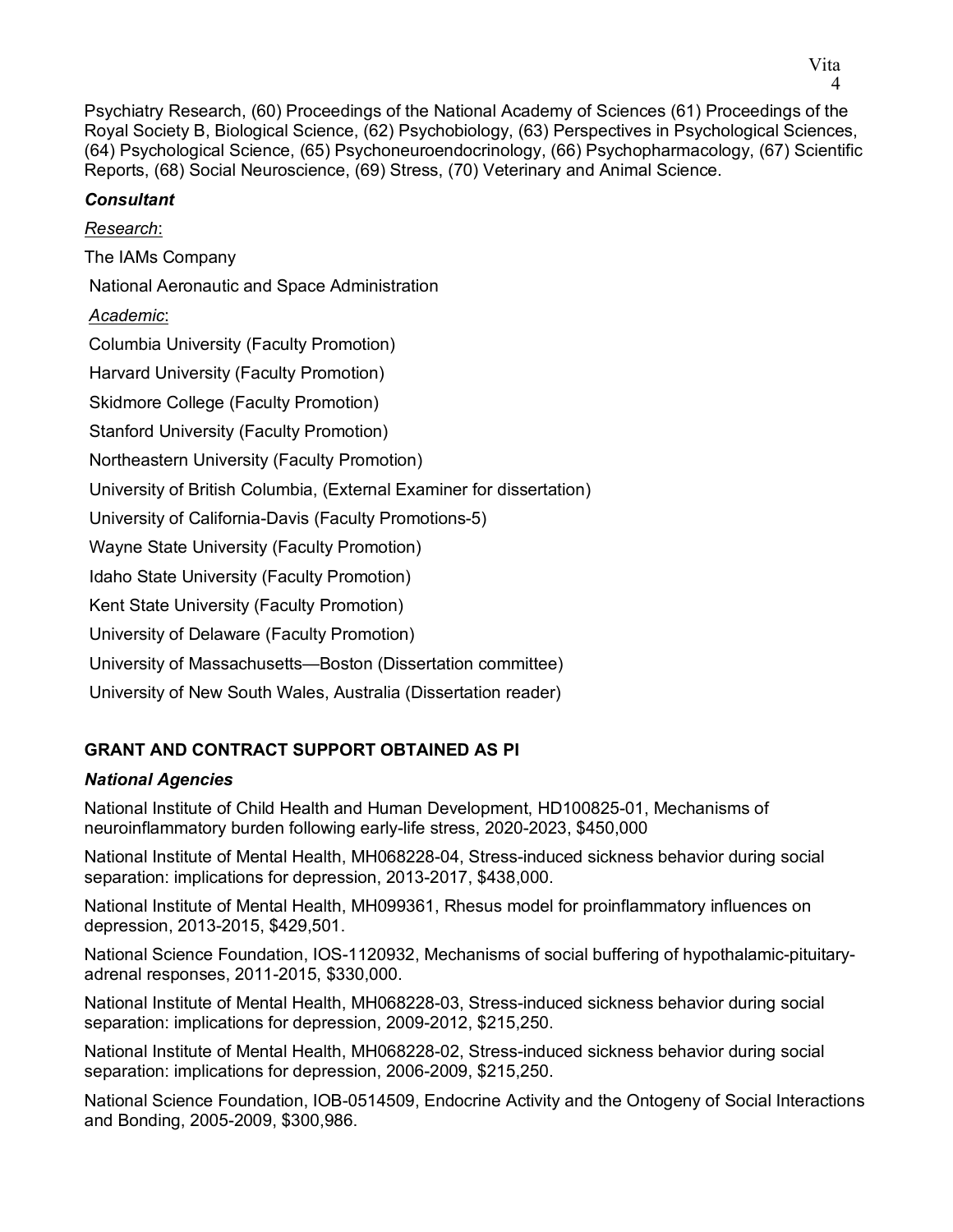National Institute of Mental Health, MH068228, Stress-Induced Sickness Behavior during Separation, 2003-2005, \$143,000.

National Science Foundation, IBN 0080320, Social Influences on Endocrine and Behavioral Responses during Development, 2000-2004, \$267,754.

National Science Foundation, IBN 9729595, Maternal Influences on Hormonal Activity and Behavior of Juveniles, 1998-2000, \$120,000.

National Science Foundation, IBN 9222077, Corticotropin-Releasing Factor and Infant Behavior, 1993- 1997, \$249,000.

National Science Foundation, BNS 8822240, Hormonal and Behavioral Attachment Responses in Guinea Pigs, 1989-1992, \$110,000.

National Science Foundation, BNS 8701620, Hormonal and Behavioral Attachment Responses in Guinea Pigs, 1987-1988, \$40,000.

National Institute of Mental Health, MH 40905, Rodent Model for Primate Separation Effects, 1984- 1985, \$22,400.

National Institute of Child Health and Human Development, HD14591, Variability of Maternal Separation Effects in Monkeys, 1980-1983, \$243,000.

National Institute of Child Health and Human Development, Individual Postdoctoral Fellowship Award, HD 05678, Mother-Infant Interactions: A Hormonal and Behavioral Analysis, 1978-1979.

Research Experience for Undergraduate supplements (7) for NSF grants.

#### *Other Sources*

The WALTHAM Foundation, Influencing desirable behavior in shelter dogs: influences of human interaction and prior level of stress, 2016-2018, \$18,968.

The WALTHAM Foundation, Developing a practical means of reducing stress in shelter dogs, 2013- 2015, \$14,729.

Deutscher Alkademischer Austausch Dienst (German Academic Exchange Service) travel grant, 2012, €3,980.

Hope for Depression Research Foundation, Site-specific CNS stimulation of depressive symptoms and proinflammatory activity, 2009-2011, \$110,000.

California National Primate Research Center, Developing Rhesus Model of Proinflammatory Processes in Depression, 2008-2009, \$17,291.

GlaxoSmithKline, Effects of Chronic Treatment with Antidepressants on Passive Behaviors of Isolated Guinea Pigs, 2005-2006, \$11,000.

Kenneth A. Scott Charitable Trust, Behavioral and Endocrine Effects of a Prisoner Socialization Program, 2003-2005, \$11,063.

Laboratorios Dr. ESTEVE, Evaluation of Antidepressant in Isolated Guinea Pig Pups, 1998-2000, \$49,000.

The Iams Company, Influences of Diet and Human Interaction on Behavioral and Endocrine Measures of Well Being, 1998-2000, \$68,000.

The Iams Company, Predictors of Behavioral Adjustment in Dogs Adopted from a Public Animal Shelter, 1997-1998, \$6,000.

Internal seed/development grants (11) obtained as PI from SRI International and Wright State University.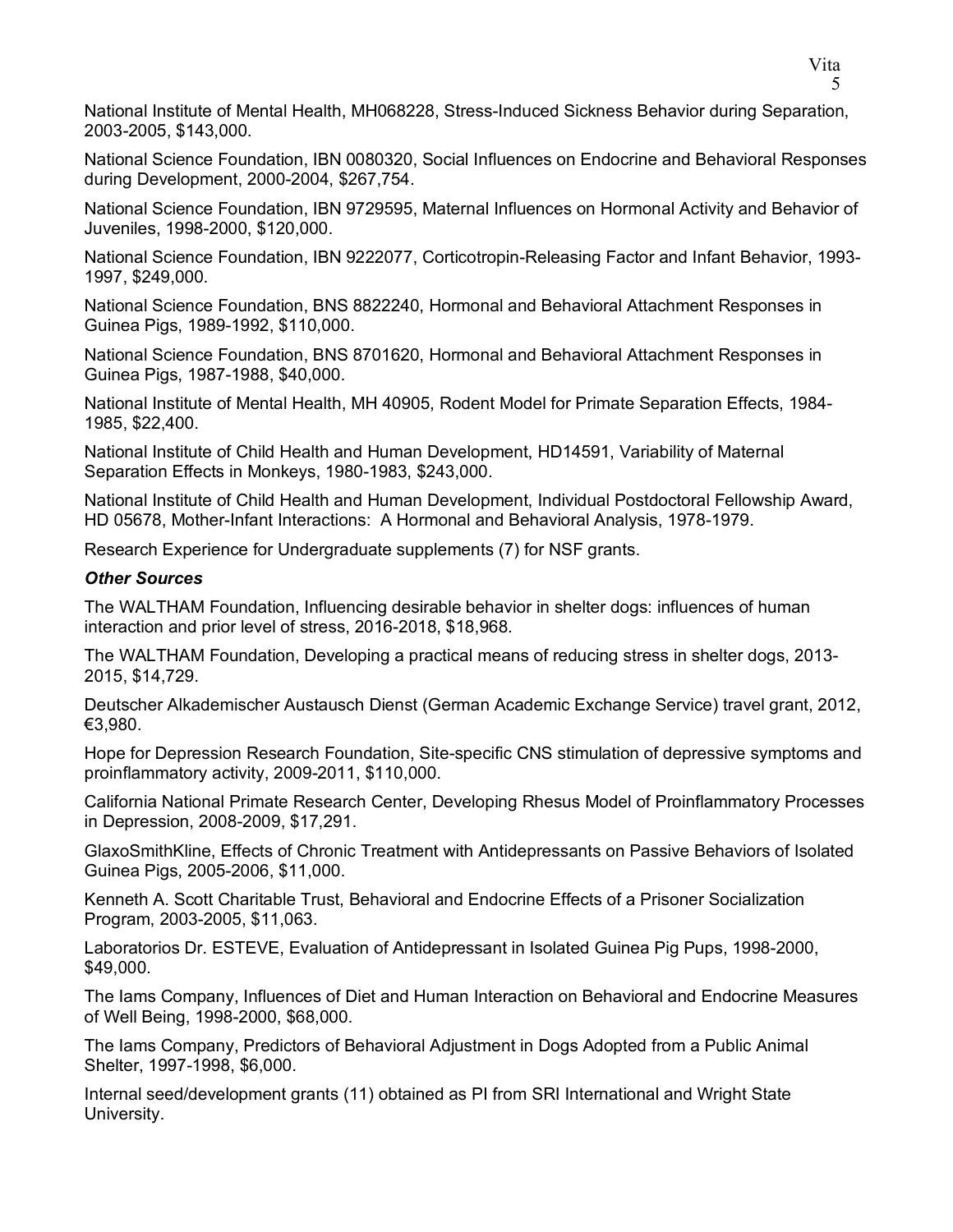# **GRANT SUPPORT – NOT PI**

Wright State University and Premier Heath Neuroscience Institute, A mouse model of preeclampsia. 2019-2021, \$200,000 total costs; (Co-Principal Investigator).

National Institute of Mental Health, MH081257, Corticosterone and Hippocampal Learning during Development, 2007-2010 (Investigator).

National Institute of Child Health and Human Development. Grant for Student Travel to the meetings of the International Society for Developmental Psychobiology, 2000-2004, \$125,000 (Co-investigator).

The Iams Company, Stress Responsiveness and Behavioral Adaptation to Shelter Living in Dogs, 2001-2003, \$38,830 (Co-Principal Investigator).

National Science Foundation. Undergraduate Mentoring in Environmental Biology, 1999-2003, \$260,000, Faculty Associate (Investigator).

#### **ADVISOR/COADVISOR FOR THESES**

#### *Dissertation*

Anne Tamborski Harvey Michael Williams Deborah Maken

#### *Masters*

| Jacquelyn Chamberlin | Nadia Kardegar    |
|----------------------|-------------------|
| Keely O'Connell      | Jesse Caraway     |
| Kris Paik            | Randi Schneider   |
| Emily Dudley         | Amanda Schreibeis |
| Regina Willen        | Alex Bertke       |
|                      |                   |

#### *Undergraduate honors*

Robyn Ritchey **Laura Moorman** Patricia Schiml Holly Moore Peter McConnell Cori Jones Lora Becker D. Renee' O'Neil Shawn McInturf Franklynn Graves **Deborah Maken** Shonagh O'Leary Jesse Hawke **Travis Young** Shannon Wilson Heather Stewart Millie Sims Katie Bullinger Steven Tamborski Christopher Fitch Brittany Yusko Josh Johnson Matthew Shiverdecker Tang Watansriyakul Katelyn Berberich Matelyn Berberich Subshua Sensenbaugh<br>Andrea Bell Channa McPeek Ashley Flohres

Jennifer Dazey **Vincent Alexander** Evan Xanthos Withayapon Watansriyakul Kendra Huhta

Ryan Zate<br>Christopher Fitch **Garan Communist Perkeybile**<br>Peter McOwen Deanna McPeek Ashley Flohres

## **RECENT PAPERS PRESENTED AT PROFESSIONAL MEETINGS**

- Hennessy, M.B., Schiml, P.A., Deak, T., Capitanio, J.P., & Kinnally, E.L. (2020, October). Rodent and nonhuman primate models of attachment disruption and inflammatory-mediated depression. International Society for Developmental Psychobiology, Virtual.
- Claflin, D., Costello, A., Gallimore, D.M., Shoemaker, A., Hennessy, M.B., & Quinn, J.J. (2020, October). Social buffering attenuates corticosterone levels and amygdala activity following stress exposure in juvenile rats. International Society for Developmental Psychobiology, Virtual.
- Hennessy, M.B., Sensenbaugh, J.D., Bell, A., Schiml, P.A., & Deak, T. (2019, October). Presence of mother prompts apparent adaptive dissociation of neuroinflammatory, febrile, and behavioral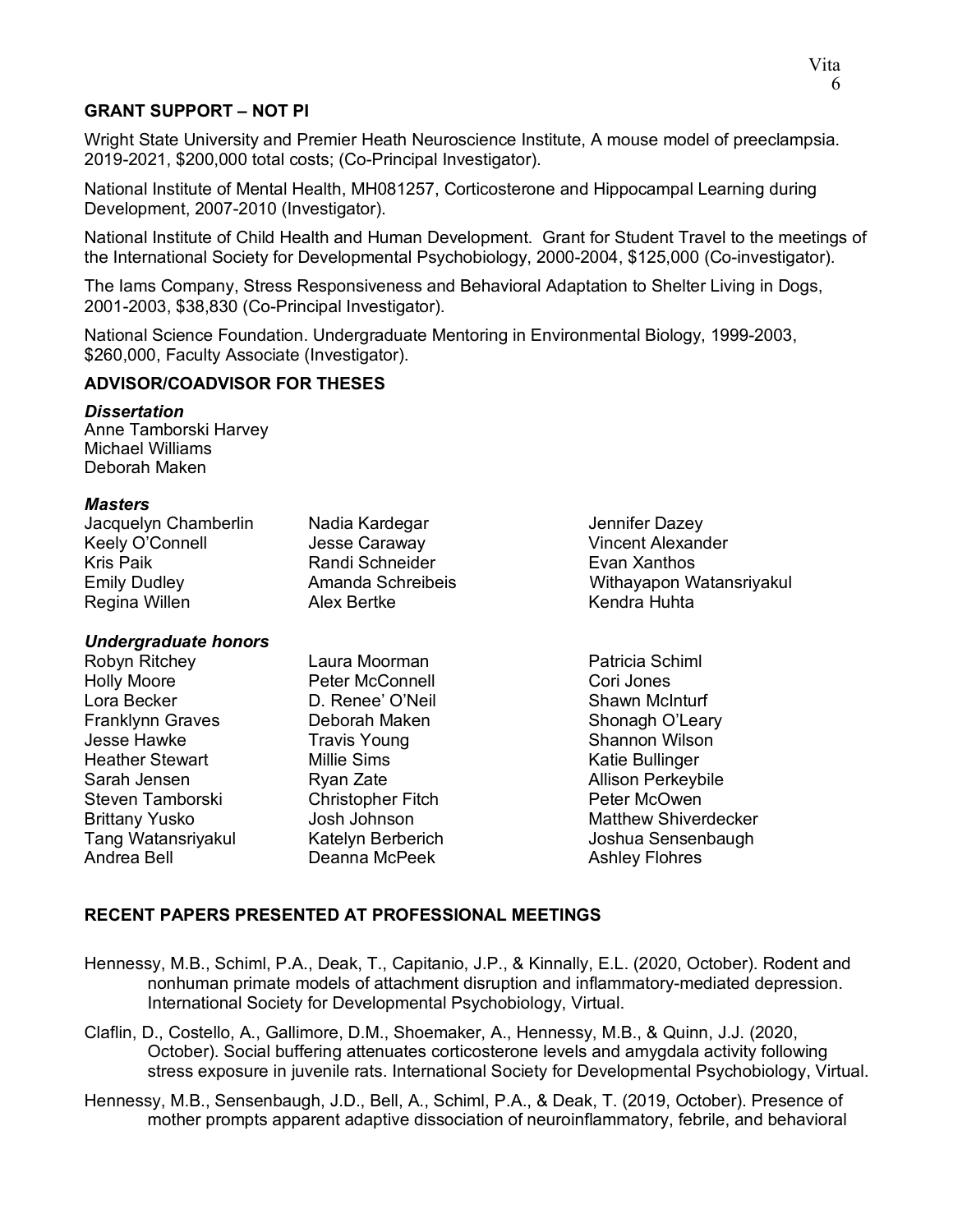responses in guinea pig pups in a threatening environment. International Society for Developmental Psychobiology, Chicago, IL.

- Zimmerman, T.D., Kaiser, S., Hennessy, M.B., Sachser, N. (2019, July). Adaptive shaping of social behavioural phenotypes during adolescence. International Ethological Conference, Chicago, IL.
- Hennessy, M., Schiml, P., Sensenbaugh, J., Gallimore, D., Garybush, A., Mondello, J., & Deak, T. (2018, November) Sensitization of depressive-like behavior following repeated attachmentfigure separation is associated with altered expression of hypothalamic neuroimmune signaling molecules. International Society for Developmental Psychobiology, San Diego, CA.
- Schmidt, A.E., Milhem, M.N., Koraym, N.A., Hennessy, M.B., & Claflin, D.I. (2017, November). Effects of corticosterone administration on contextual fear conditioning using peri-orbital shock. International Society for Developmental Psychobiology, Washington, DC.
- Costello, A.M., Koraym A.A., Shoemaker, A.P., Gallimore, D.M., Hennessy, M.B., & Claflin, D.I. Social buffering reduces plasma corticosterone levels and amygdala activity following stress exposure in juvenile rats. International Society for Developmental Psychobiology, Washington, DC.
- Huhta, K., Tai, F., Watansriyakul, W.T., Gallimore, D.M., Schiml, P.A., & Hennessy, M.B. (2017, November). Central oxytocin reduces plasma cortisol levels in isolated guinea pig pups. International Society for Developmental Psychobiology, Washington, DC.
- Willen, R.M., Schiml, P.A., & Hennessy, M.B. (2017, October). A program of human interaction reduces a standard measure of aggression in fearful shelter dogs. Canine Science Conference, Tempe, AZ.
- Hennessy, M.B., Schiml, P.A., & Deak, T. (2017, June). To call or not to call: assessing the determinants of vocalizing by isolated guinea pig pups. Speaker in symposium: Species-specific signals for protection of the social group. International Behavioral Neuroscience Society, Hiroshima, Japan.
- Hennessy, M.B., Schreibeis, A.D., Schiml, P.A., & Deak, T. (2016, November). Does maternal separation in guinea pig pups result in sensitization of a depressive-like state? International Society for Developmental Psychobiology, San Diego, CA.
- Dudley, E.S., Schiml, P.A., & Hennessy, M.B. (2016, May). The effects of shelter housing on canine immune parameters, and impact of human interaction. American Association for Laboratory Animal Science district meeting, Covington, KY.
- Hennessy, M.B. (2016, January). Separation, cytokines, and depression: From monkeys to guinea pigs and back. Winter Conference on Current Issues in Developmental Psychobiology, Papagayo Bay, Costa Rica.
- Gallimore, D., Koraym, A., Kidd, T., Dodd, M., Hennessy, M.B., & Claflin, D.I. (2015, September). Effects of early-life stress and social buffering on learning in juvenile rats. Annual meeting of the Pavlovian Society, Portland OR.
- Watanasriyakul, W., Hennessy, M.B., & Schiml, P.A. (2015, July). Stress buffering of cortisol response in guinea pig pups: the effects of social interactions with unfamiliar males. International Society for Developmental Psychobiology, San Sebastian, Spain.
- Claflin, D.I., Jensen, S.J., Greenfield, L.R., Wentworth-Eidsuane, C.L., Kraszpulski, M., Schmidt, K.D., & Hennessy, M.B. (2015, July). The behavioral effect of postnatal corticosterone administration in developing rats depends on its duration and pattern of elevation. International Society for Developmental Psychobiology, San Sebastian, Spain.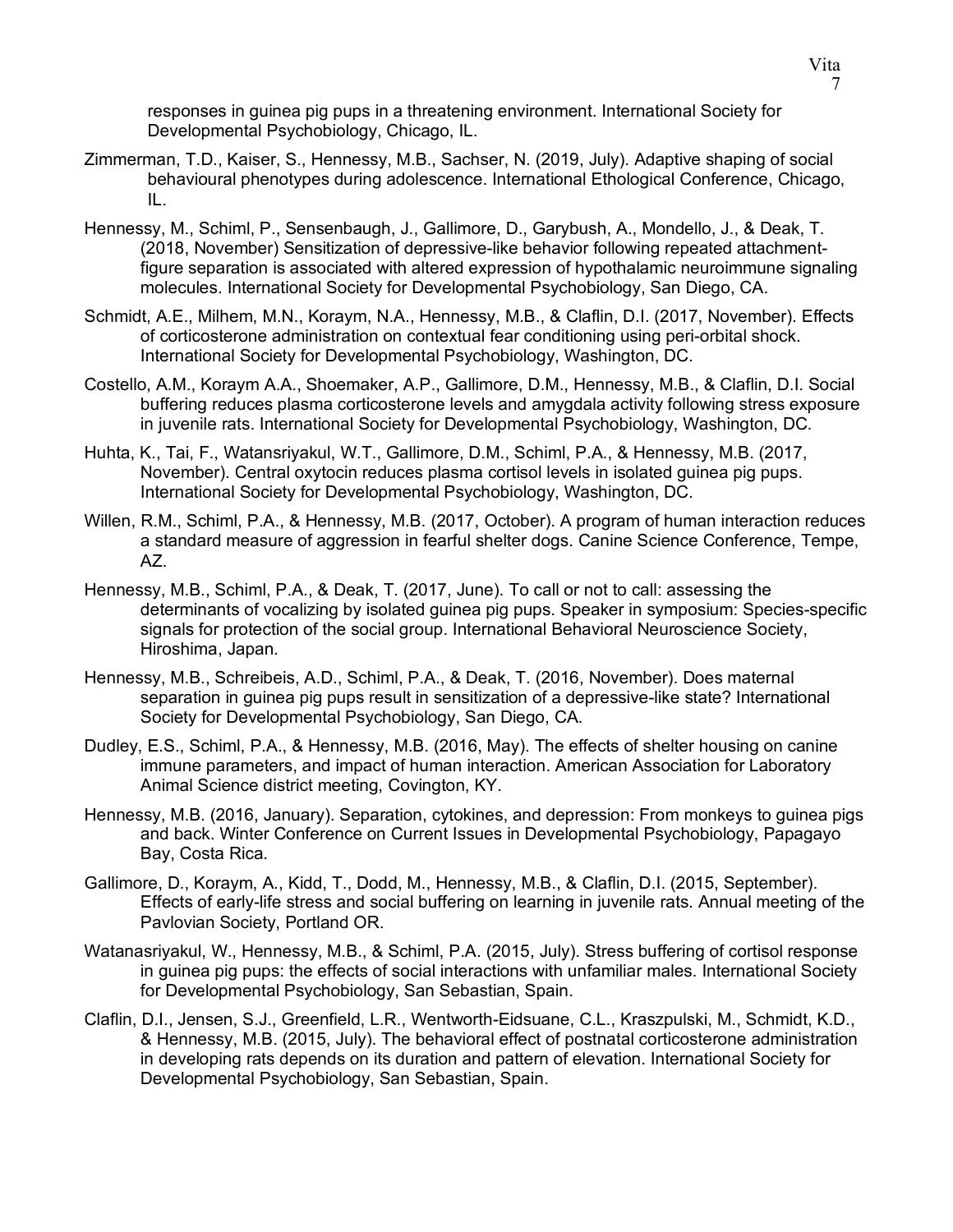Willen, R.M., Mutwill, A., MacDonald, L.G., Schiml, P.A., & Hennessy, M.B. (2015, June). Developing Practical Treatments to Reduce the Stress and Improve the Welfare of Shelter dogs. Anchorage, AK.

## **INVITED PRESENTATIONS, COLLOQUIA, ETC.**

Canine Science Conference, Phoenix, AZ, 2019, Plenary Speaker

Wright State University, Department of Psychiatry, 2019, Grand Rounds

Sackler Winter Conference, Grace Bay, Turks and Caicos, 2019, Invited symposium speaker

University of Muenster, Muenster Germany, Graduate School of Evolution, 2018, Invited Address

University of Muenster, Muenster Germany, Graduate School of Evolution, 2018, workshop leader

Shaanxi Normal University, Xian China, College of Life Sciences, 2017, Colloquium

RIKEN Brain Science Institute, Tokyo, Japan, 2017, Colloquium

University of Tokyo, Tokyo Japan, Department of Veterinary Ethology, 2017, Colloquium

- National Science Foundation workshop, Arlington, VA, 2016, Transforming our Understanding of Maternal Control over the Infant Brain; invited speaker/participant
- University of California, Davis, Department of Psychiatry and Behavioral Sciences, 2016, Grand Rounds: Annual "Gig Levine" Lecturer
- Society for the Promotion of Applied Research in Canine Science, 2015, Keynote Speaker
- National Science Foundation workshop, Arlington, VA, 2015, The Neurodevelopment of Stress Regulation, Social Buffering and Fear Learning: Integration and Crosstalk; invited speaker/participant.
- Center for Interdisciplinary Research, University of Bielefeld, Germany, 2014. Workshop entitled: New Perspectives in Behavioural Development: Adaptive Shaping of Behaviour over a Lifetime? Invited speaker/participant
- Stanford University, Department of Psychiatry and Behavioral Sciences, 2013, Colloquium
- University of California, Davis, Department of Psychology, 2013, Colloquium
- University of Magdeburg, Magdeburg Germany, Department of Zoology, 2012, Invited Speaker

University of Muenster, Muenster Germany, Department of Behavioural Biology, 2012, Colloquium

- Research retreat of the "Reduction of Phenotypic Plasticity in Behaviour" research Group, 2012, Horn, Germany, Invited speaker
- International Society for Psychoneuroendocrinology, Dresden, Germany, 2008, Invited symposium presentation
- International Society for Developmental Psychobiology, 2007, Past President's Symposium, Invited presentation

Wright State University School of Medicine, Central Research Forum, 2007, Invited presentation

GlaxoSmithKline, Verona, Italy, 2005, Colloquium

University of Zurich, Switzerland, Departments of Anthropology and Zoology, 2005, Colloquium

Ohio-Miami Valley Society for Neuroscience, 2004, Invited symposium speaker

Binghamton University-SUNY, Department of Psychology, 2004, Colloquium

Wright State University, Department of Psychiatry, 2002, Grand Rounds

University of Muenster, Muenster, Germany, Department of Behavioural Biology, 2002, Colloquium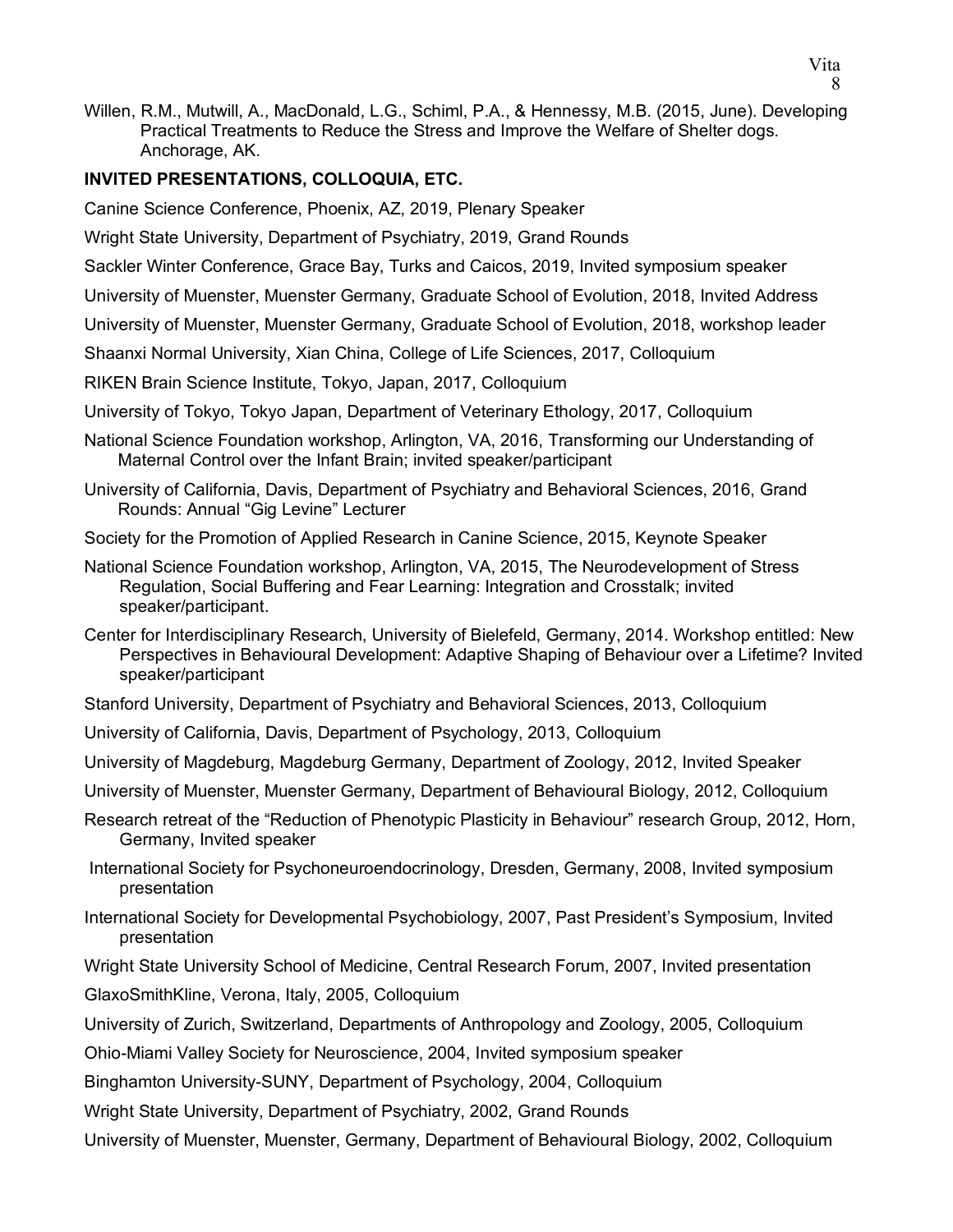9 The Ohio State University, Department of Psychology, 2002, Colloquium International Society for Developmental Psychobiology, 2001, Presidential Address Wisconsin Regional Primate Research Center, 2001, Colloquium American Veterinary Society for Animal Behavior, 2001, Invited address Winter Neuropeptide Conference, 1999, Invited symposium speaker Miami Valley Veterinarians Association, 1998, Invited address Novartis International Roundtable, Birmingham, England, 1997, Featured speaker Naval Medical Research Attachment - Toxicology, Wright Patterson Air Force Base, 1996, Colloquium Winter Conference on Current Issues in Developmental Psychobiology, 1996, Invited symposium Conference on Growing Points in Developmental Psychobiology, 1995, (Festschrift for Seymour Levine) Invited address University of Cincinnati, Department of Psychology, 1995, Colloquium University of California-Davis, Department of Psychology and California Regional Primate Research Center, 1993, Colloquium Miami University, Department of Psychology, 1992, Colloquium Midwestern Psychological Association, 1992, Invited address State University of New York-Binghamton, Department of Psychology, 1991, Colloquium University of California-Davis, Department of Psychology, 1989, Colloquium Midwestern Psychological Association, 1988, Invited address Miami Valley Neuroscience Society, 1988, Invited address Midwestern Psychological Association, 1987, Invited symposium speaker and organizer The Ohio State University, Department of Psychology, 1985, Colloquium Santa Clara University, Department of Psychology, 1984, Colloquium California State University-Hayward, Department of Psychology, 1983, Colloquium Esalen Institute, Workshop on the Developmental Biology of the Affectional Bond, 1980, Invited speaker, participant

Vita

# **PROFESSIONAL PUBLICATIONS (EXCLUDING ABSTRACTS)**

## *Academic*

- Claflin, D.I., Gallimore, D.M., Koraym, A., Costello, A., Hennessy, M.B., & Quinn, J.J. (in press). Social buffering of plasma corticosterone and amygdala responses of young rats following periorbital shock: implications for eyeblink conditioning development. *Behavioral Neuroscience.*
- Hennessy, M.B., Sensenbaugh, J.D., Molina, A.L., Schiml, P.A., & Deak, T. (2020). Presence of mother prompts dissociation of sickness behavior, fever, and hypothalamic gene expression in lipopolysaccharide-injected guinea pig pups, *Developmental Psychobiology, 62,* 749-757.
- Hennessy, M.B., Willen, R.M., & Schiml, P.A. (2020). Psychological stress, its reduction, and long-term consequences: what studies with laboratory animals might teach us about life in the dog shelter. *Animals, 10,* 2061, doi:ani10112061.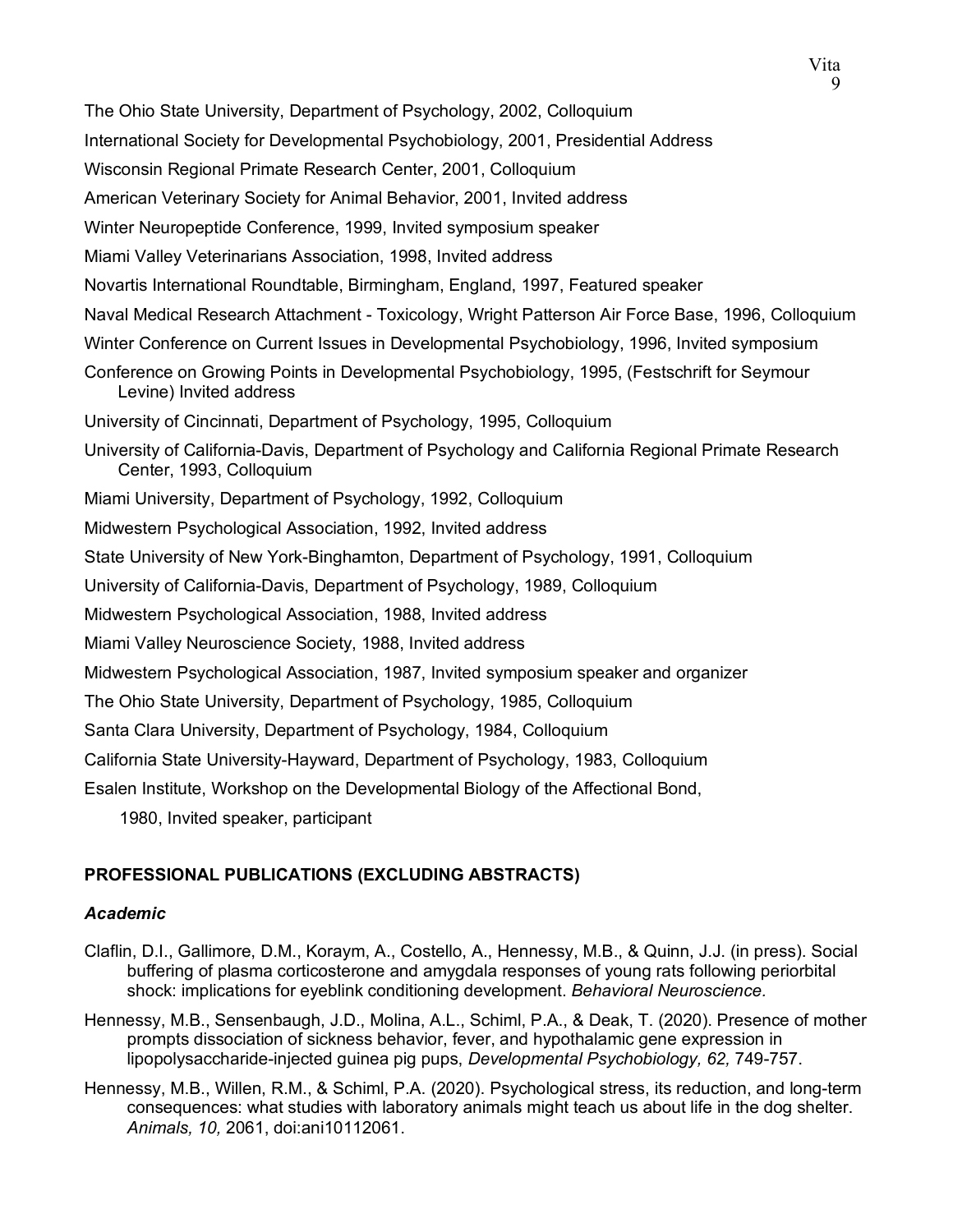- Hennessy, M.B., Tai, F., Carter, K.A., Watanasriyakul, W.T., Gallimore, D.M, Molina, A.L., & Schiml, P.A. (2019). Central oxytocin alters cortisol and behavioral responses of guinea pig pups during isolation in a novel environment. *Physiology and Behavior, 212,* 112710.
- Willen, R.M., Schiml, P.A., & Hennessy, M.B. (2019) Enrichment centered on human interaction moderates fear-induced aggression and increases positive expectancy in fearful shelter dogs. *Applied Animal Behaviour Science, 217,* 57-62.
- Hennessy, M.B., Schiml, P.A., Berberich, K., Beasley, N.L., & Deak, T. (2019). Early attachment disruption, inflammation, and vulnerability for depression in rodent and primate models. *Frontiers in Behavioral Neuroscience, 12:314. doi: 10.3389/fnbeh.2018.00314.*
- Hennessy, M.B., Deak, T., Sensenbaugh, J.D., Gallimore, D.M., Garybush, A.M., Mondello, J.E., & Schiml, P.A. (2019). Central neuroimmune activity and depressive-like behavior in response to repeated maternal separation and injection of LPS. *Physiology and Behavior, 199,* 366-374.
- Sachser, N., Hennessy, M.B., & Kaiser, S. (2018). The adaptive shaping of social behavioural phenotypes during adolescence. *Biology Letters, 14,* 20180536.
- Hennessy, M.B., Watansriyakul, W.T., Price, B.C., Bertke, A.S., & Schiml, P.A. (2018). Adult males buffer the cortisol response of young guinea pigs: changes with age, mediation by behavior, and comparison with prefrontal activity. *Hormones and Behavior, 98,* 165-172.
- Kiyokawa, Y., & Hennessy, M.B. (2018). Comparative studies of social buffering: a consideration of approaches, terminology, and pitfalls. *Neuroscience and Biobehavioral Reviews, 86,* 131-141*.*
- Claflin, D.I., Schmidt, K.D., Vallandingham, Z.D., Kraszpulski, M., & Hennessy, M.B. (2017). Influence of postnatal glucocorticoids on hippocampal-dependent learning varies with elevation patterns and administration methods. *Neurobiology of Learning and Memory, 143,* 77-87*.*
- Zimmerman, T., Kaiser, S., Hennessy, M.B., & Sachser, N. (2017). Adaptive shaping of the behavioural phenotype during adolescence. *Proceedings of the Royal Society B: Biological Sciences, 284,*  20162784*.*
- Deak, T., Kudinova, A., Lovelock, D.F., Gibb, B.E., & Hennessy, M.B. (2017). A multispecies approach for understanding neuroimmune mechanisms of stress with consideration of sex differences. *Dialogues in Clinical Neuroscience, 19,* 37-53*.*
- Hennessy, M.B., & Shair, H.N. (2017). *Filial Attachment: Development, Mechanisms, and Consequences* (pp.427-447). In: J. Call, J. Burghardt, I. Pepperberg, C. Snowdon, & T. Zentall (Eds). Handbook of Comparative Psychology: Basic Concepts, Methods, Neural Basis, and Behavior, Vol. 1. Washington D.C.: American Psychological Association.
- Hennessy, M.B., Schreibeis, A.D., Schiml, P.A., & Deak, T. (2017). Maternal separation increases later immobility during forced swim in guinea pig pups: evidence for sensitization of a depressive-like state. *Developmental Psychobiology, 59,* 128-132*.*
- Willen, R.M., Mutwill, A., MacDonald, L. J., Schiml, P.A., & Hennessy, M.B. (2017). Factors determining the effect of human interaction on the cortisol levels of shelter dogs. *Applied Animal Behaviour Science, 186,* 41-48.
- Hennessy, M.B., Chun, K., & Capitanio, J.P. (2017). Depressive-like behavior, its sensitization, social buffering and altered cytokine responses in rhesus macaques moved from outdoor social groups to indoor housing. *Social Neuroscience, 12,* 65-75.
- Wentworth-Eidsaune, Hennessy, M.B., & Claflin, D.I. (2016). Short-term, high-dose injection of corticosterone by injection facilitates trace eye-blink conditioning in young male rats. *Behavioural Brain Research, 298,* 62-68.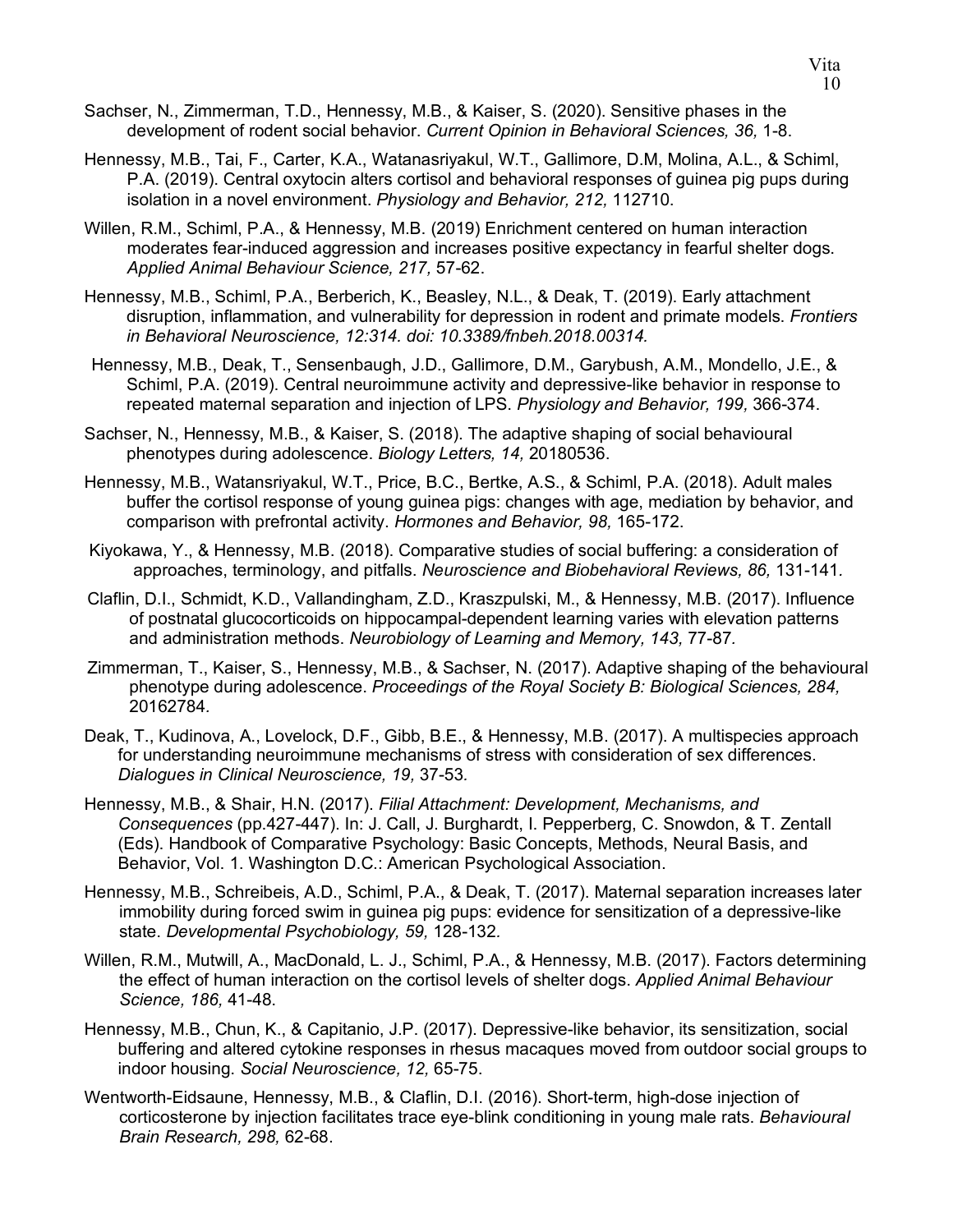- Dudley, E.S., Schiml, P.A., & Hennessy, M.B. (2015). White blood cells, parasite prevalence, and plasma cortisol levels of dogs in a county animal shelter: changes over days and impact of a program of repeated human interaction. *Journal of the American Veterinary Medical Association, 247*, 1289-1298*.*
- Hennessy, M.B., Kaiser, S., Tiedtke, T., & Sachser, N. (2015). Stability and change: stress responses and the shaping of behavioral phenotypes over the life span. *Frontiers in Zoology, 12 (Suppl 1),*  S18.
- Kaiser, S., Hennessy, M.B., & Sachser, N. (2015). Domestication affects the structure, development and stability of biobehavioural profiles. *Frontiers in Zoology, 12 (Suppl 1),* S19.
- Hennessy, M.B., Stafford, N.P., Yusko-Osborne, B., Schiml, P.A., Xanthos, E.D., & Deak, T. (2015). Naproxen Attenuates Sensitization of Depressive-Like Behavior and Fever during Maternal Separation. *Physiology and Behavior, 139,* 34-40.
- Hennessy, M.B., Schiml, P.A., Willen, R., Watanasriyakul, W., Johnson, J., & Garrett, T. (2015). Selective social buffering of behavioral and endocrine responses and Fos induction in the prelimbic cortex of infants exposed to a novel environment. *Developmental Psychobiology, 57,* 50-62.
- Hennessy, M.B. (2014). Filial attachment and its disruption: insights from the guinea pig. *Developmental Psychobiology, 56,* 1747-1754.
- Hennessy, M.B., McCowan, B., Jiang, J., & Capitanio, J.P. (2014). Depressive-like behavioral response of adult male rhesus monkeys during routine animal husbandry procedure. *Frontiers in Behavioral Neuroscience, 8,* Article 309, 1-8.
- Hennessy, M.B., Deak, T., & Schiml, P.A. (2014). Sociality and sickness: Have cytokines evolved to serve social functions beyond times of pathogen exposure? *Brain, Behavior, and Immunity, 37,* 15- 20.
- Claflin, D.I., Greenfield, L.R., & Hennessy, M.B. (2013). Modest elevation of corticosterone in preweaning rats impairs subsequent trace eyeblink conditioning during the juvenile period. *Behavioural Brain Research, 258,* 19-26.
- Hennessy, M.B. (2013). Using hypothalamic-pituitary-adrenal measures for assessing and reducing the stress of dogs in shelters: A review. *Applied Animal Behaviour Science, 149,* 1-12.
- Claflin, D.I., Schiml, P.A., Kardegar, N., Caudill, J., Floyd, R., Deak, T., Panksepp, J., & Hennessy, M.B. (2013). Responses of guinea pigs to brain stimulation during isolation: examining the transition from "protest" to depressive-like responding. *Neurology, Psychiatry, and Brain Research, 19,* 67-75.
- Sachser, N., Kaiser, S., & Hennessy, M.B. (2013). Behavioural profiles are shaped by social experience: when, how, and why. *Philosophical Transactions of the Royal Society B, 368:*  20120344.
- Shiverdecker, M., Schiml, P.A., & Hennessy, M.B. (2013). Human interaction moderates plasma cortisol and behavioral responses of dogs to shelter housing. *Physiology and Behavior, 109*, 75-79.
- Hennessy, M.B., Jacobs, S., Schiml, P.A., Hawk, K., Stafford, N., & Deak, T. (2013). Maternal inhibition of infant behavioral response following isolation in novel surroundings and inflammatory challenge. *Developmental Psychobiology, 55,* 395-403*.*
- Yusko, B., Hawk, K., Schiml, P.A., Deak, T., & Hennessy, M.B. (2012). Sensitization of depressive-like behavior during repeated maternal separation is associated with more-rapid increase in core temperature and reduced plasma cortisol levels. *Physiology and Behavior, 105,* 861-867.
- Schneider, R.L., Schiml, P.A., Deak, T., & Hennessy, M.B. (2012). Persistent sensitization of depressive-like behavior and thermogenic response during maternal separation in pre- and postweaning guinea pigs. *Developmental Psychobiology, 54,* 514-522.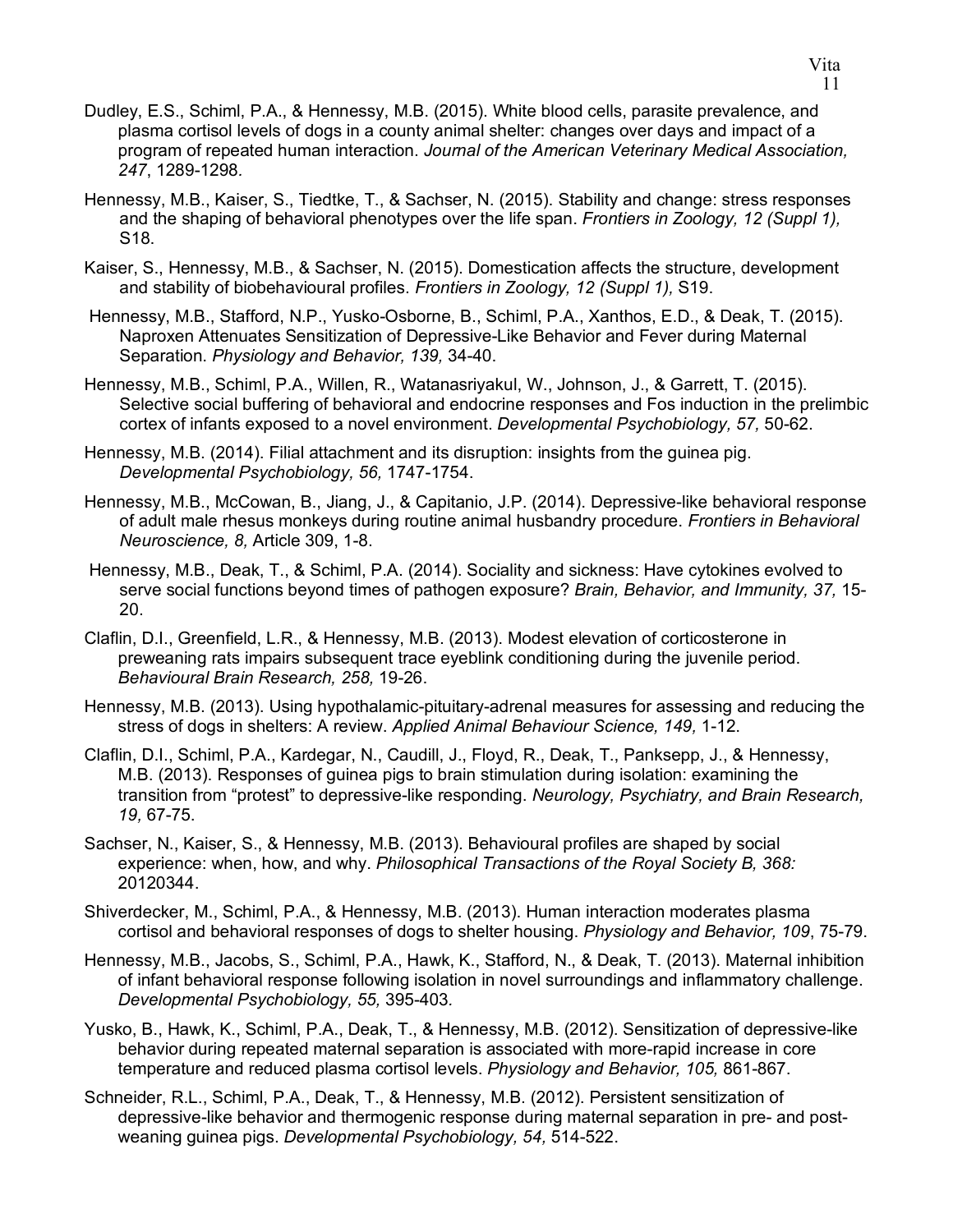- Hennessy, M.B., Paik, K.D., Caraway, J.D., Schiml, P.A., & Deak, T. (2011). Proinflammatory activity and the sensitization of depressive-like behavior during maternal separation. *Behavioral Neuroscience, 125,* 426-433.
- Hennessy, M.B., Fitch, C., Jacobs, S., Deak, T., & Schiml, P.A. (2011). Behavioral effects of peripheral corticotropin-releasing factor during maternal separation may be mediated by proinflammatory activity. *Psychoneuroendocrinology, 36*, 996-1004*.*
- Sachser, N., Hennessy, M.B., & Kaiser, S. (2011). Adaptive modulation of behavioural profiles by social stress during early phases of life and adolescence. *Neuroscience and Biobehavioral Reviews, 35,*  1518-1533.
- Maken, D.S., Weinberg, J., Cool, D., & Hennessy, M.B. (2010). An investigation of the effects of maternal separation and novelty on central mechanisms mediating pituitary-adrenal activity in infant guinea pigs. *Behavioral Neuroscience, 124,* 800-809.
- Hennessy, M.B., Deak, T., Schiml-Webb, P.A., Carlisle, C.W., O'Brien, E. (2010). Maternal separation produces, and a second separation enhances, core temperature and passive behavioral responses in guinea pig pups. *Physiology and Behavior, 100,* 305-310.
- Hennessy, M.B., Deak, T., & Schiml-Webb, P.A. (2010). Early attachment figure separation and increased risk for later depression: potential mediation by proinflammatory processes. *Neuroscience and Biobehavioral Reviews, 34,* 782-790.
- Hennessy, M.B., Kaiser, S., & Sachser, N. (2009). Social buffering of the stress response: diversity, mechanisms, and functions. *Frontiers in Neuroendocrinology, 30*, 470-482*.*
- Hennessy, M.B., Schiml-Webb, P.A., & Deak, T. (2009). Separation, sickness, and depression: a new perspective on an old animal model. *Current Directions in Psychological Science, 18*, 227-231.
- Schiml-Webb, P.A., Miller, E.E., Deak, T., & Hennessy, M.B. (2009). Alpha-melanocyte-stimulating hormone attenuates behavioral effects of corticotropin-releasing factor in isolated guinea pig pups. *Developmental Psychobiology, 51,* 399-407.
- Perkeybile, A.M., Schiml-Webb, P.A., O'Brien, E., Deak, T., & Hennessy, M.B. (2009). Antiinflammatory influences on behavioral, but not cortisol, responses during maternal separation. *Psychoneuroendocrinology, 34,* 1101-1108.
- Maken, D.S., & Hennessy, M.B. (2009). Development of social buffering of the plasma cortisol response in laboratory-reared guinea pigs, *Behavioral Neuroscience, 123,* 347-355.
- Hennessy, M.B., Zate, R. & Maken, D.S. (2008). Social buffering of the cortisol response of adult female guinea pigs. *Physiology and Behavior, 93,* 883-888.
- Adrian, O*.*, Kaiser, S., Sachser, N., Jandewerth, P., Lottker, P., Epplen, J.T., & Hennessy, M.B. (2008). Female influences on pair formation, reproduction and male stress responses in a monogamous cavy (*Galea monasteriensis). Hormones and Behavior, 53,*403-412.
- Hennessy, M.B., Deak, T., Schiml-Webb, P.A., & Barnum, C.J. (2007). Immune influences on behavior and endocrine activity in early-experience and maternal separation paradigms. In: M.T. Czerbska (Ed.) Psychoneuroendocrinology Research Trends (pp 293-319), Nova Science Publishers, Hauppauge, NY.
- Hennessy, M.B., Schiml-Webb, P.A., Miller, E.E., Maken, D.S., Bullinger, K.L., & Deak, T. (2007). Antiinflammatory agents attenuate the passive responses of guinea pig pups: evidence for stressinduced sickness behavior during maternal separation. *Psychoneuroendocrinology, 32,* 508-515.
- Kaiser, S., Harderthauer, S., Sachser, N., & Hennessy, M.B. (2007). Social housing conditions around puberty determine later changes in plasma cortisol and behavior. *Physiology and Behavior, 90*, 405-411.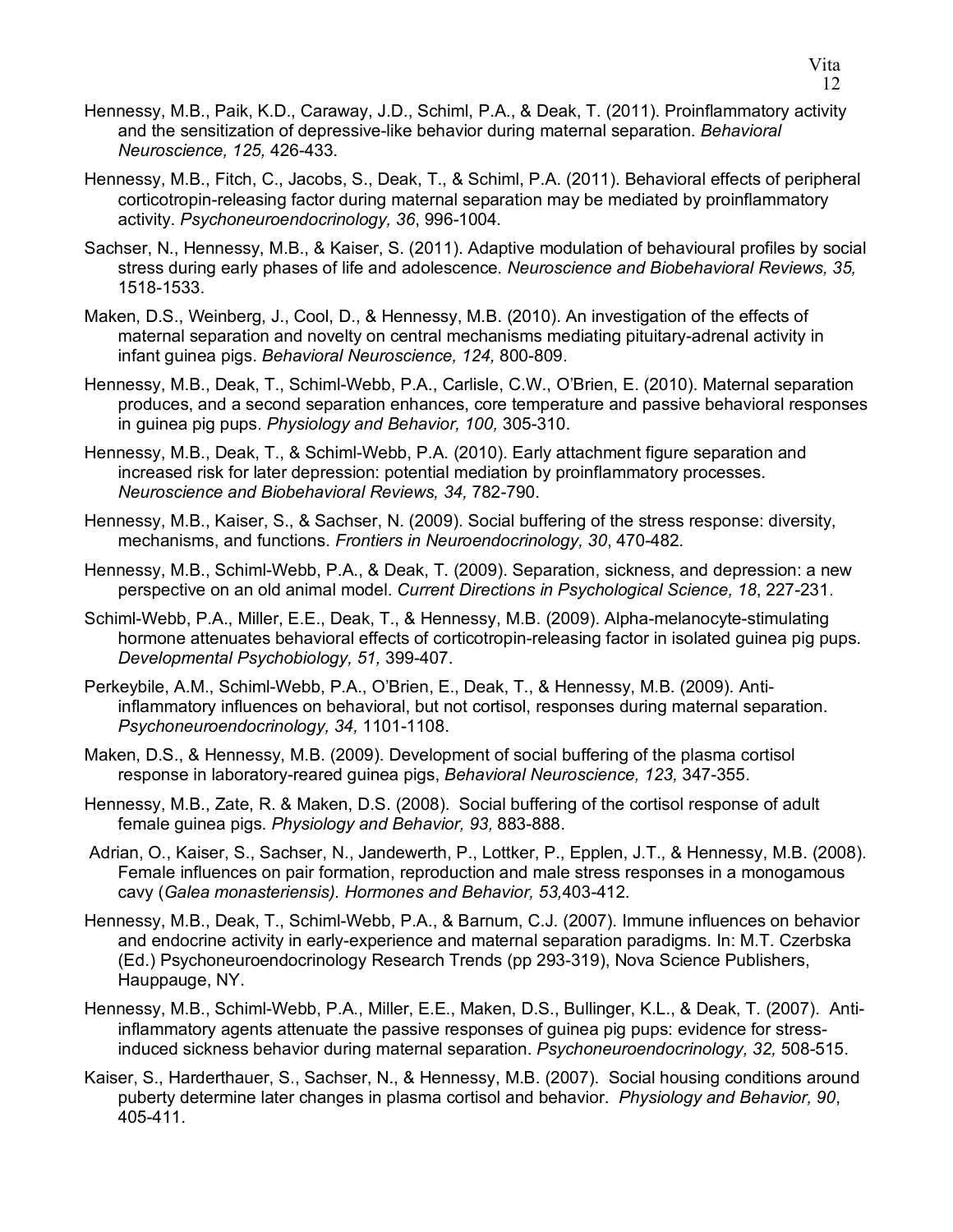- Hennessy, M.B., Miller, E.E., & Shair, H.N. (2006). Brief exposure to the biological mother "potentiates" the isolation behavior of guinea pig pups. *Developmental Psychobiology, 48*, 653-659.
- Hennessy, M.B., Neisen, G., Bullinger, K.L., Kaiser, S., & Sachser, N. (2006). Social organization predicts nature of infant-adult interactions in two species of wild guinea pigs. (*Cavia aperea* and *Galea monasterienses*). *Journal of Comparative Psychology, 120,* 12-18*.*
- Schiml-Webb, P.A., Deak, T., Greenlee, T., Maken, D.S., & Hennessy, M.B. (2006). Alpha melanocyte stimulating hormone reduces putative stress-induced sickness behaviors in isolated guinea pig pups. *Behavioural Brain Research, 168,* 326-330*.*
- Hennessy, M.B., Morris, A., & Linden, F. (2006). Evaluation of the effects of a socialization program in a prison on the behavior and pituitary-adrenal hormone levels of shelter dogs. *Applied Animal Behavior Science, 99,* 157-171*.*
- Hennessy, M.B., Hornschuh, G., Kaiser, S., & Sachser, N. (2006). Cortisol responses and social buffering: a study throughout the life span. *Hormones and Behavior, 49,* 383-390*.*
- Claflin, D.I., Hennessy, M.B., & Jensen, S.J. (2005). Sex-specific effects of corticosterone on hippocampally mediated learning in young rats. *Physiology and Behavior, 85*, 159-166.
- Leckman, J.F., Carter, C.S., Hennessy, M.B., Hrdy, S.B., Keverne, E.B., Klann-Delius, G., Schradin, C., Todt, D., & von Holst, D. (2005). Group report: social bonding as a biobehavioral process. In C.S. Carter, L. Ahnert et al., (Eds.) *Attachment and Bonding: A New Synthesis*, *Dahlem Workshop Report 92* (pp. 301-347). Cambridge MA: The MIT Press.
- Hennessy, M.B. & Morris, A. (2005). Passive responses of young guinea pigs during exposure to a novel environment: influences of social partners and age. *Developmental Psychobiology, 46*, 86- 96*.*
- Hennessy, M.B., Maxwell, H.R., Wilson, S.E., Maken, D.S., & Schiml-Webb, P.A. (2005). Increases in circulating testosterone levels of maturing male guinea pigs appear neither necessary nor sufficient for heightened maternally directed sexual and social/courtship behavior. *Hormones and Behavior, 47*, 319-325*.*
- Hennessy, M.B., Deak, T., Schiml-Webb, P.A., Wilson, S.E., Greenlee, T.M., & McCall, E. (2004). Responses of guinea pig pups during isolation in a novel environment may represent stressinduced sickness behaviors. *Physiology and Behavior, 81,* 5-13.
- Hennessy, M.B., Young, T.L., O'Leary, S.K, & Maken, D.S. (2003). Social preferences of developing guinea pigs (*Cavia porcellus*) from the preweaning to the periadolescent period. *Journal of Comparative Psychology, 117,* 406-413.
- Hennessy, M.B. (2003). Enduring maternal influences in a precocial rodent. *Developmental Psychobiology, 42*, 225-236*.*
- Hennessy, M.B., Reed, J., Wilson, S.E., & Pitstick, L. (2003). Sexual interactions of maturing male guinea pigs with their mothers, sisters, and unfamiliar adult females in the home cage. *Developmental Psychobiology, 42*, 91-96*.*
- Hennessy, M.B., Voith, V.L., Hawke, J.L., Young, T.L., Centrone, J., McDowell, A.L., Linden F., & Davenport, G.M. (2002). Effects of a program of human interaction and alterations in diet composition on activity of the hypothalamic-pituitary-adrenal axis in dogs housed in a public animal shelter. *Journal of the American Veterinary Medical Association, 221,* 65-71.
- Hennessy, M.B., Maken, D.S., & Graves, F.C. (2002). Presence of mother and unfamiliar female alters levels of testosterone, progesterone, cortisol, ACTH and behavior in maturing guinea pigs. *Hormones and Behavior, 42*, 42-52.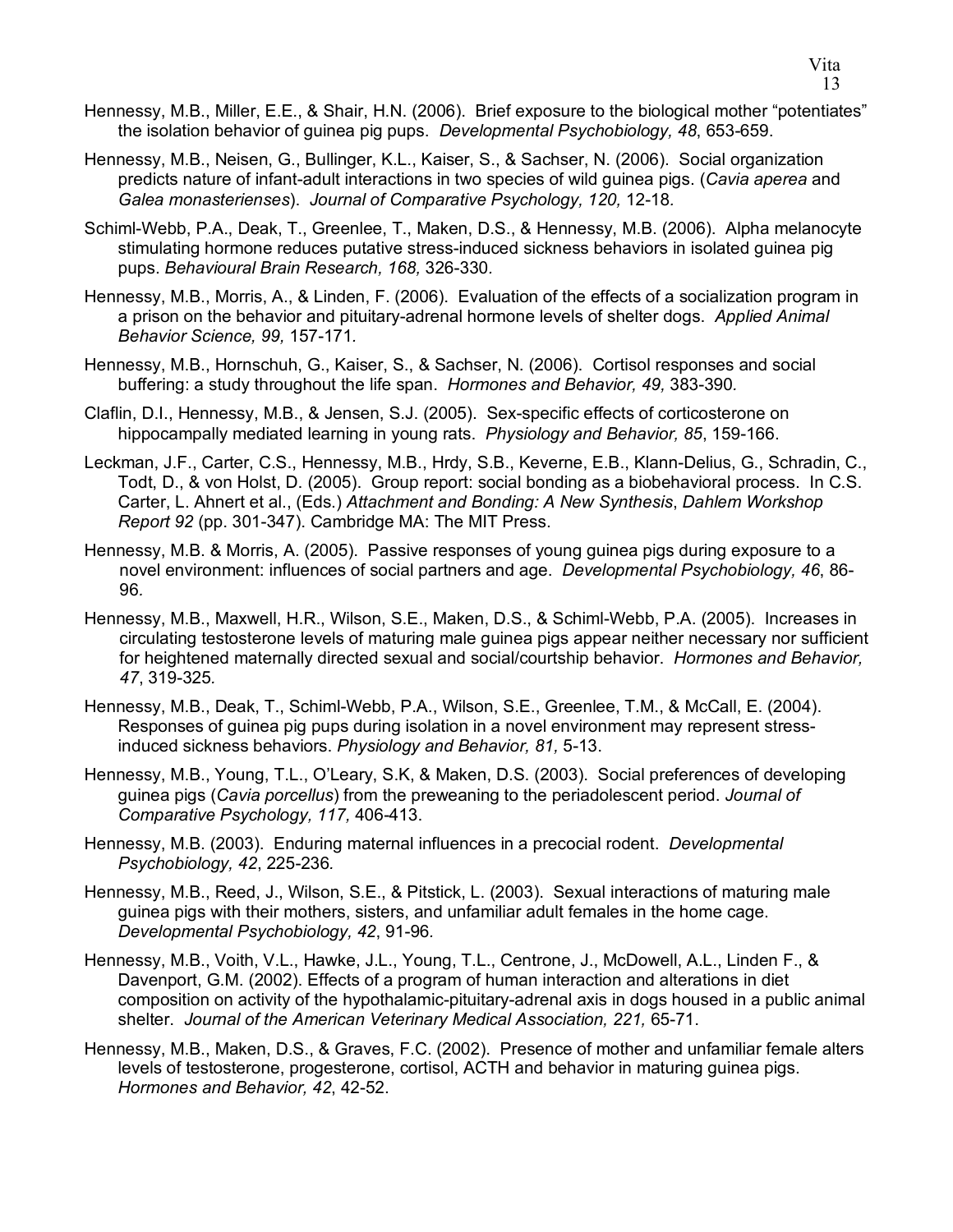- Hennessy, M.B., O'Leary, S.K., Hawke, J.L., & Wilson, S.E. (2002). Social influences on cortisol and behavioral responses of preweaning, periadolescent, and adult guinea pigs. *Physiology and Behavior, 76,* 305-314.
- Hennessy, M.B., Voith, V.L., Young, T.L., Hawke, J.L., Centrone, J., McDowell, A.L., Linden, F., & Davenport, G.M. (2002). Exploring the effects of human interaction and diet on the behavior of dogs in a public animal shelter. *Journal of Applied Animal Welfare, 5,* 253-273.*.*
- Hennessy, M.B., Deak, T., & Schiml-Webb, P.A. (2001). Stress-induced sickness behaviors: an alternative hypothesis for responses during maternal separation. *Developmental Psychobiology*, *39*, 76-83.
- Hennessy, M.B., Pitstick, L., O'Leary, S.K., Maken, D.S., & Farre', A.J. (2001). Effects of a novel potential antidepressant on the behavior and cortisol levels of isolated guinea pig pups. *Pharmacology, Biochemistry, and Behavior*, *69*, 527-533.
- Hennessy, M.B., Voith, V.L., Mazzei, S.J., Buttram, J., Miller, D.D., & Linden, F. (2001). Behavior and cortisol levels of dogs in a public animal shelter, and an exploration of the ability of these measures to predict problem behavior after adoption. *Applied Animal Behaviour Science*, *73*, 217-233.
- Hennessy, M.B., Maken, D.S., Graves, F.C. (2000). Consequences of the presence of the mother or unfamiliar adult female on cortisol, ACTH, testosterone and behavioral responses of periadolescent guinea pigs during exposure to novelty. *Psychoneuroendocrinology*, *25*, 625-632.
- Graves, F.C. & Hennessy, M.B. (2000). Comparison of the effects of the mother and an unfamiliar female on cortisol and behavioral responses of pre- and post-weaning guinea pigs. *Developmental Psychobiology*, *36*, 91-100.
- Hennessy, M.B., Davis, H.N., McCrea, A.E., Harvey, A.T. & Williams, M.T. (1999). Short- and longterm consequences of corticotropin-releasing factor during development. *Annuals of the New York Academy of Sciences*, *897*, 76-91.
- Hennessy, M.B. (1999). Social influences on endocrine activity in guinea pigs, with comparisons to findings in nonhuman primates. *Neuroscience and Biobehavioral Reviews*, *23*, 687-698.
- Maken, D.S. & Hennessy, M.B. (1999). Rehousing periadolescent male guinea pigs (*Cavia porcellus*) apart from their mothers for 24 hours increases maternally directed sexual behavior and plasma testosterone. *Journal of Comparative Psychology*, *113*, 1-8.
- Williams, M.T., Davis, H.N., McCrea, A.E., & Hennessy, M.B. (1999). Stress during pregnancy alters the offspring hypothalamic, pituitary, adrenal, and testicular response to isolation on the day of weaning. *Neurotoxicology and Teratology*, *21*, 653-659.
- Tuber, D.S., Miller, D.D., Caris, K.A., Halter, R., Linden, F. & Hennessy, M.B. (1999). Dogs in animal shelters: Problems, suggestions, and needed expertise. *Psychological Science*, *10*, 379-386.
- Williams, M.T., Davis, H.N., McCrea, A.E., Long, S.J. & Hennessy, M.B. (1999). Changes in the hormonal concentrations of pregnant rats and their fetuses following multiple exposures to a stressor during the third trimester. *Neurotoxicology and Teratology*, *21*, 403-414.
- Williams, M.T., Davis, H.N., McCrea, A.E., & Hennessy, M.B. (1998). The distribution of radiolabeled corticotropin-releasing factor in pregnant rats: An investigation of placental transfer to the fetuses. *International Journal of Developmental Neuroscience*, *16*, 229-230.
- Hennessy, M.B., Williams, M.T., Miller, D.D., Douglas, C. W., & Voith, V.L. (1998). Influence of male and female petters on plasma cortisol and behaviour: can human interaction reduce the stress of dogs in a public animal shelter? *Applied Animal Behaviour Science*, *61*, 63-77.
- Williams, M.T., Hennessy, M.B., & Davis, H.N. (1998). Stress during pregnancy alters rat offspring morphology and ultrasonic vocalizations. *Physiology and Behavior*, *63*, 337-343.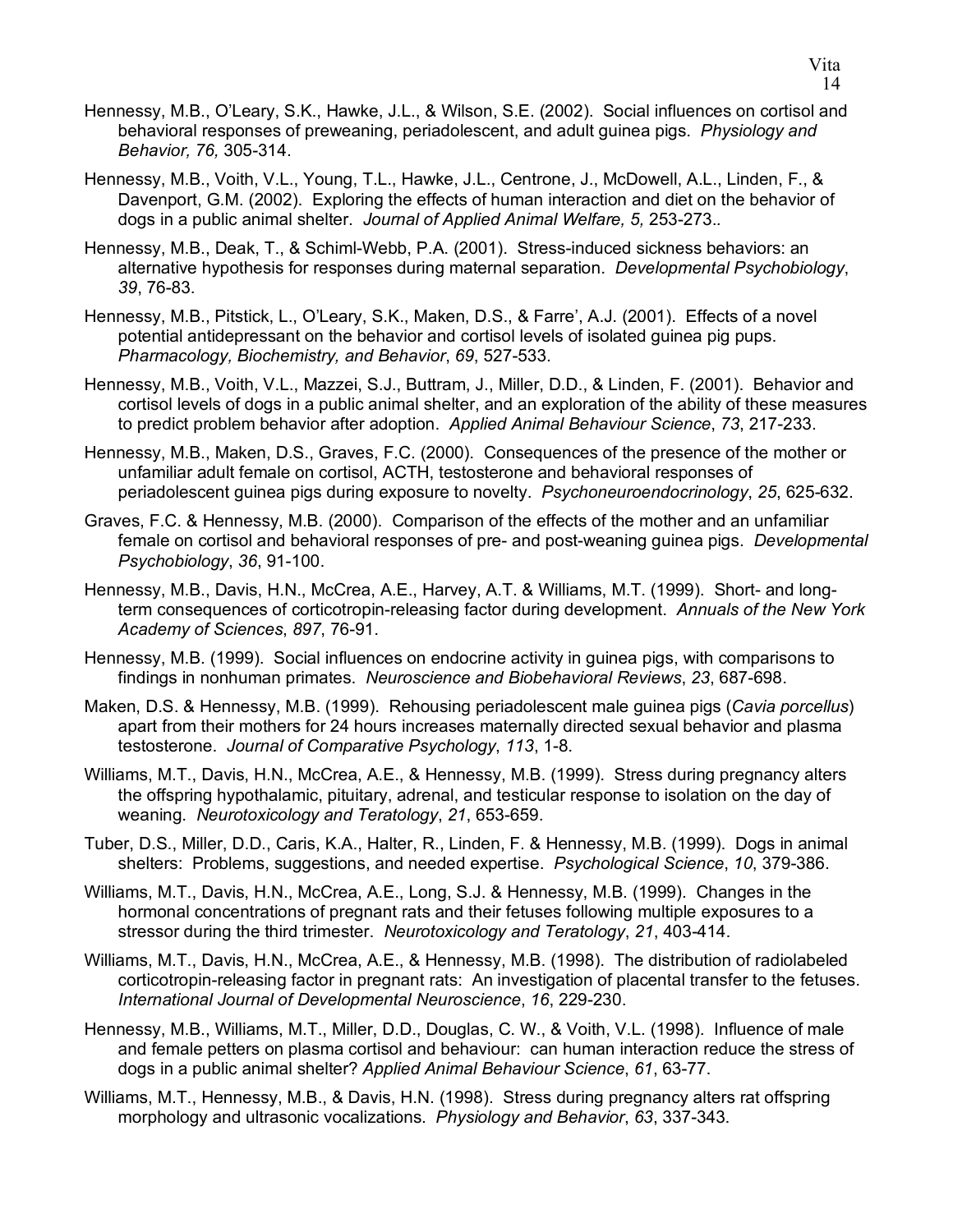- Hennessy, M.B., Davis, H.N., Williams, M.T., Mellott, C., & Douglas, C.W. (1997). Plasma cortisol levels of dogs at a county animal shelter. *Physiology and Behavior*, *62*, 485-490.
- Hennessy, M.B., McInturf, S.M., & Mazzei, S.J. (1997). Evidence that endogenous corticotropinreleasing factor suppresses behavioral responses of guinea pig pups to brief isolation in novel surroundings. *Developmental Psychobiology*, *31*, 39-47.
- Hennessy, M.B. (1997). Hypothalamic-pituitary-adrenal responses to brief social separation. *Neuroscience and Biobehavioral Reviews*, *21*, 11-29.
- Hennessy, M.B., Mazzei, S.J., & McInturf, S.M. (1996). The fate of filial attachment in juvenile guinea pigs housed apart from the mother. *Developmental Psychobiology*, *29*, 641-651.
- McInturf, S.M. & Hennessy, M.B. (1996). Peripheral administration of a corticotropin-releasing factor antagonist increases the vocalizing and locomotor activity of isolated guinea pig pups. *Physiology and Behavior*, *60*, 707-714.
- Tuber, D.S., Hennessy, M.B., Sanders, S., & Miller, J.A. (1996). Behavioral and glucocorticoid responses of adult domestic dogs (*Canis familiaris*) to companionship and social separation. *Journal of Comparative Psychology*, *110*, 103-108.
- Hoffman, K.A., Mendoza, S.P., Hennessy, M.B., & Mason, W.A. (1995). Responses of infant titi monkeys, *Calicebus moloch*, to removal of one or both parents: Evidence for paternal attachment. *Developmental Psychobiology*, *28*, 399-407.
- Hennessy, M.B., Long, S.J., Nigh, C.K., Williams, M.T., & Nolan, D. (1995). Effects of peripherally administered corticotropin-releasing factor (CRF) and a CRF antagonist: Does peripheral CRF activity mediate behavior of guinea pig pups during isolation? *Behavioral Neuroscience*, *109*, 1137-1145.
- Harvey, A.T. & Hennessy, M.B. (1995). Corticotropin-releasing factor modulation of the ultrasonic vocalization rate of isolated rat pups. *Developmental Brain Research*, *87*, 125-134.
- Williams, M.T., Hennessy, M.B., & Davis, H.N. (1995). CRF administered to pregnant rats alters offspring behavior and physiology. *Pharmacology Biochemistry and Behavior*, *52*, 161-167.
- Hennessy, M.B., Nigh, C.K., Sims, M.L., & Long, S. (1995). Plasma cortisol and vocalization responses of post-weaning age guinea pigs to maternal and sibling separation: Evidence for filial attachment after weaning. *Developmental Psychobiology*, *28*, 103-115.
- Hennessy, M.B., Mendoza, S.P., Mason, W.A., & Moberg, G.P. (1995). Endocrine sensitivity to novelty in squirrel monkeys and titi monkeys: Species differences in characteristic modes of responding to the environment. *Physiology and Behavior*, *57*, 331-338.
- Harvey, A.T., Moore, H., Lucot, J.B., & Hennessy, M.B. (1994). Monoamine activity in anterior hypothalamus of guinea pig pups separated from their mothers. *Behavioral Neuroscience*, *108*, 171-176.
- Hennessy, M.B. & Jenkins, R. (1994). A descriptive analysis of nursing behavior in the guinea pig (*Cavia porcellus*). *Journal of Comparative Psychology*, *108*, 23-28.
- Becker, L.A. & Hennessy, M.B. (1993). Further characterization of the behavioral effects of peripherally administered corticotropin-releasing factor (CRF) in guinea pigs. *Pharmacology, Biochemistry and Behavior*, *44*, 925-930.
- Mendoza, S.P., Hennessy, M.B., & Lyons, D.M. (1992). Distinct immediate and prolonged effects of separation on plasma cortisol in adult female squirrel monkeys. *Psychobiology*, *20*, 300-306.
- Hennessy, M.B., O'Neil, D.R., Becker, L.A., Jenkins, R., Williams, M.T., & Davis, H. (1992). Effects of centrally administered corticotropin-releasing factor (CRF) and -helical CRF on the vocalizations of isolated guinea pig pups. *Pharmacology, Biochemistry and Behavior*, *43*, 37-42.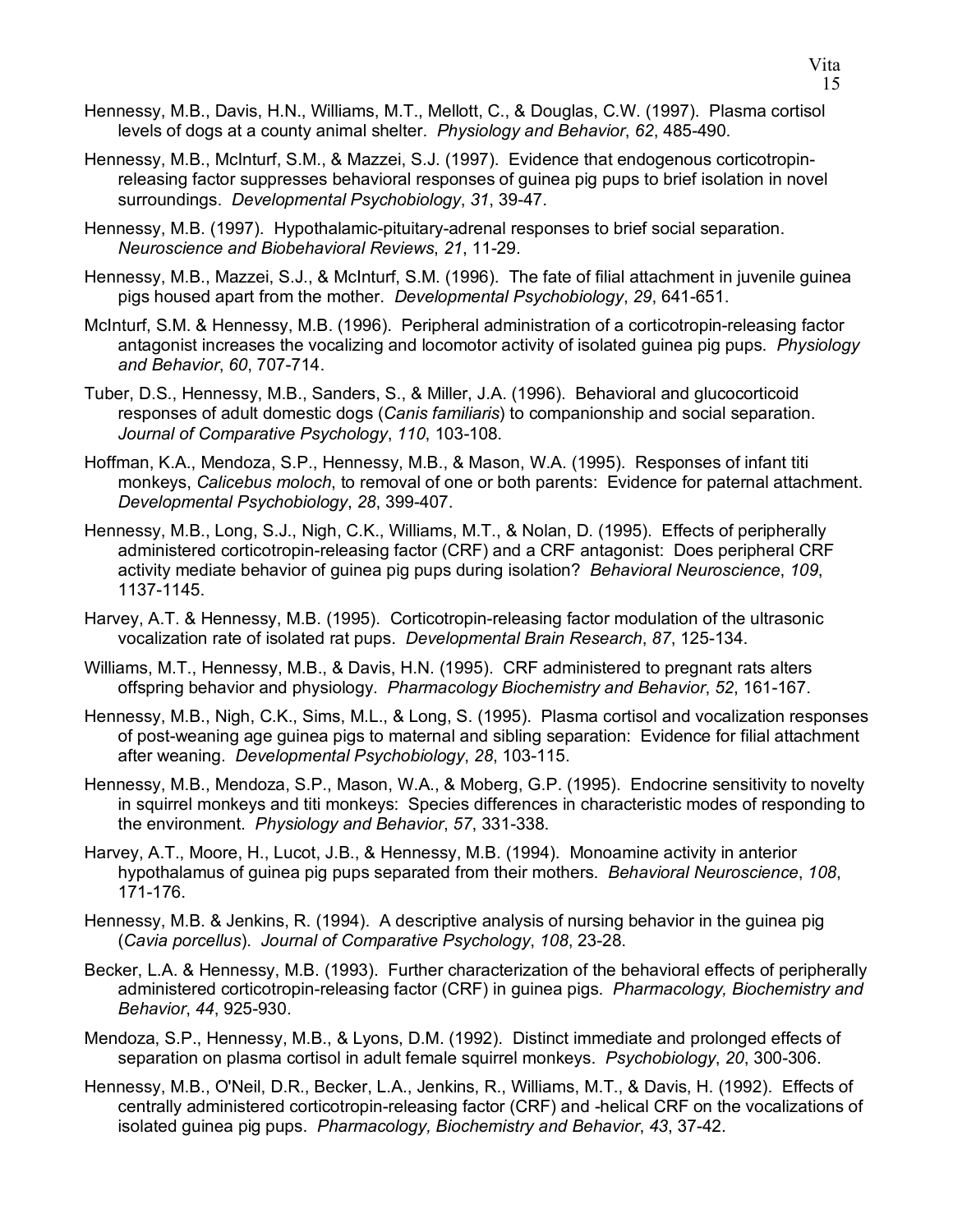- Hennessy, M.B. (1991). Sensitization of the plasma corticosterone response to novel environments. *Physiology and Behavior*, *50*, 1175-1179.
- Hennessy, M.B., Becker, L.A., & O'Neil, D.R. (1991). Peripherally-administered CRH suppresses the vocalizations of isolated guinea pig pups. *Physiology and Behavior*, *50*, 17-22.
- Hennessy, M.B. & Sharp, K. (1990). Voluntary and involuntary maternal separation in guinea pig pups with mothers required to forage. *Developmental Psychobiology*, *23*, 783-796.
- Tamborski, A., Lucot, J.B., & Hennessy, M.B. (1990). Central dopamine turnover in guinea pig pups during separation from their mothers in a novel environment. *Behavioral Neuroscience*, *104*, 607- 611.
- Hennessy, M.B. & Weinberg, J. (1990). Adrenocortical activity during conditions of brief social separation in preweaning rats. *Behavioral and Neural Biology*, *54*, 42-55.
- Schiml, P.A. & Hennessy, M.B. (1990). Light-dark variation and changes across the lactational period in the behaviors of undisturbed mother and infant guinea pigs (*Cavia porcellus*). *Journal of Comparative Psychology*, *104*, 283-288.
- Hennessy, M.B., Tamborski, A., Schiml, P., & Lucot, J. (1989). The influence of maternal separation on plasma concentrations of ACTH, epinephrine, and norepinephrine in guinea pig pups. *Physiology and Behavior*, *45*, 1147-1152.
- Hennessy, M.B. & Moorman, L. (1989). Factors influencing cortisol and behavioral responses to maternal separation in guinea pigs. *Behavioral Neuroscience*, *103*, 378-385.
- Hennessy, M.B. (1988). Both prevention of physical contact and removal of distal cues mediate cortisol and vocalization responses of guinea pig pups to maternal separation in a novel environment. *Physiology and Behavior*, *43*, 729-733.
- Hennessy, M.B., Collier, A.C., Griffin, A.C., & Schwaiger, S. (1988). Plasma corticosterone fluctuations in an infant-learning paradigm. *Behavioral Neuroscience*, *102*, 701-705.
- Hennessy, M.B. & Ritchey, R.L. (1987). Hormonal and behavioral attachment responses in infant guinea pigs. *Developmental Psychobiology*, *20*, 613-625.
- Ritchey, R.L. & Hennessy, M.B. (1987). Cortisol and behavioral responses to separation in mother and infant guinea pigs. *Behavioral and Neural Biology*, *48*, 1-12.
- Smotherman, W.P., Robinson, S.R., LaValle, P.A., & Hennessy, M.B. (1987). Influences of the early olfactory environment on the survival, behavior, and pituitary-adrenal activity of caesarean delivered preterm rat pups. *Developmental Psychobiology*, *20*, 415-423.
- Hennessy, M.B. & Foy, T. (1987). Nonedible material elicits chewing and reduces the plasma corticosterone response during novelty exposure in mice. *Behavioral Neuroscience*, *101*, 237-245.
- Hennessy, M.B. (1986). Effects of social partners on pituitary-adrenal activity during novelty exposure in adult female squirrel monkeys. *Physiology and Behavior*, *38*, 803-807.
- Hennessy, M.B. (1986). Maternal separation alters later consumption of novel liquids in the squirrel monkey. *Behavioral and Neural Biology*, *45*, 254-260.
- Hennessy, M.B. (1986). Multiple, brief maternal separations in the squirrel monkey: Changes in hormonal and behavioral responsiveness. *Physiology and Behavior*, *36*, 245-250.
- Jordan, T.C., Hennessy, M.B., Gonzalez, C.A., & Levine, S. (1985). Social and environmental factors influencing mother-infant separation-reunion in squirrel monkeys. *Physiology and Behavior*, *34*, 489-493.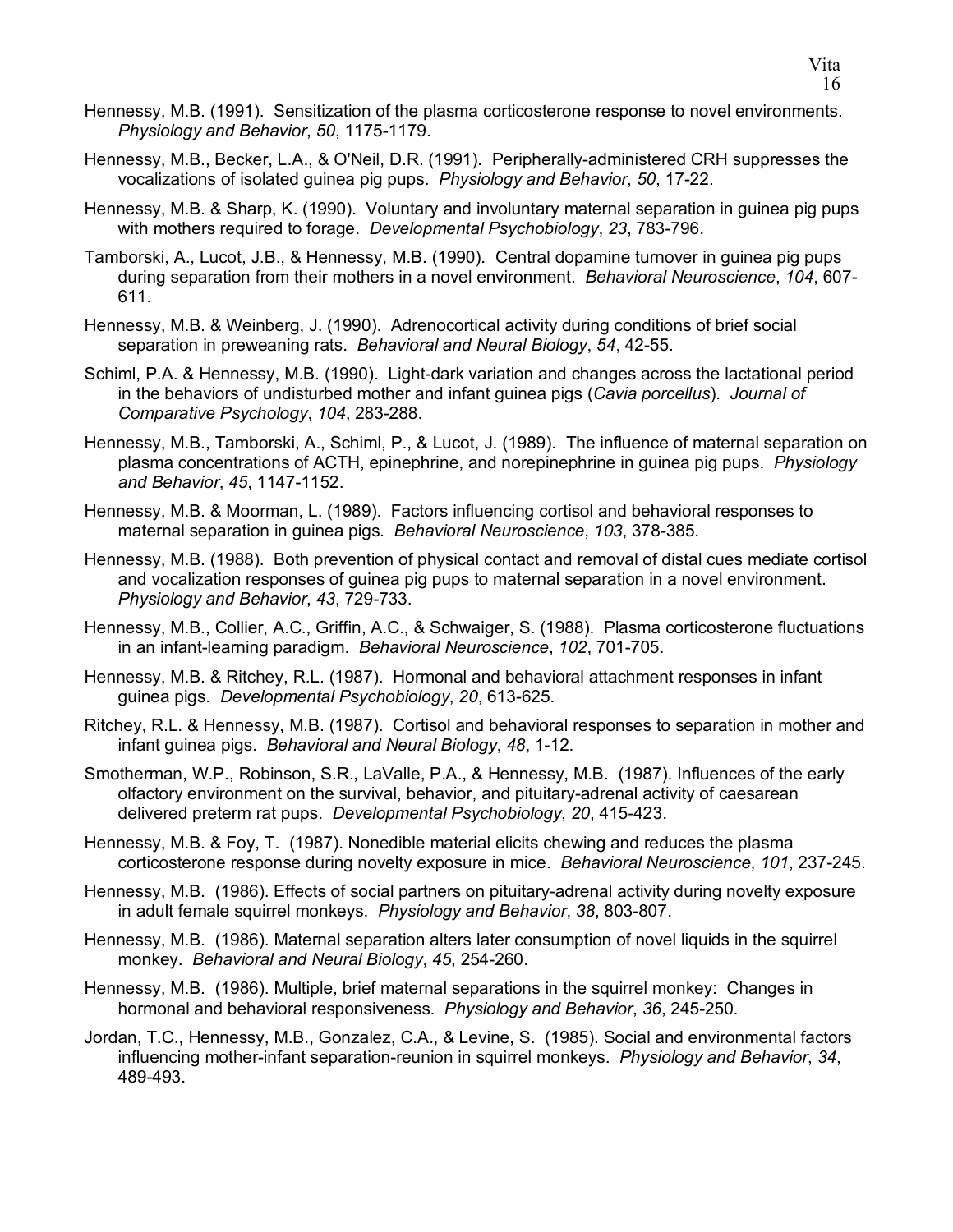- Hennessy, M.B. (1985). Effects of surrogate-rearing in the infant squirrel monkey. In L.A. Rosenblum and C.L. Coe (Eds.) *Handbook of Squirrel Monkey Research* (pp. 149-168). New York: Plenum Publishing Company.
- Hennessy, M.B. (1984). Presence of companion moderates arousal of monkeys with restricted social experience. *Physiology and Behavior*, *33*, 693-698.
- Vogt, J.L., Hennessy, M.B., & Levine, S. (1984). Effects of social experience on the corticosterone response of adult rats to pup cues. *Developmental Psychobiology*, *17*, 151-159.
- Hennessy, M.B. & Kaplan, J.N. (1982). Influence of the maternal surrogate on pituitary-adrenal activity and behavior of infant squirrel monkeys. *Developmental Psychobiology*, *15*, 423-431.
- Hennessy, M.B., Vogt, J., & Levine, S. (1982). Strain of mother determines long-term effects of early handling: Evidence for maternal mediation. *Physiological Psychology*, *10*, 153-157.
- Hennessy, M.B., Mendoza, S.P., & Kaplan, J.N. (1982). Behavior and plasma cortisol following brief peer separation in juvenile squirrel monkeys. *American Journal of Primatology*, *3*, 143-151.
- Kaplan, J.N., Hennessy, M.B., & Howd, R.A. (1982). Oral ethanol intake and levels of blood alcohol in the squirrel monkey. *Pharmacology Biochemistry and Behavior*, *17*, 111-117.
- Vogt, J.L. & Hennessy, M.B. (1982). Infant separation in monkeys: Studies on social figures other than the mother. In H.E. Fitzgerald, J. Mullins and P. Gage (Eds.) *Child Nurturance Series, Vol. IV, Primate Behavior and Child Nurturance* (pp. 109-133). New York: Plenum Publishing Company.
- Hennessy, M.B., Hollister, T.A., & Levine, S. (1981). Pituitary-adrenal responsiveness of mothers to pups in mice of two inbred strains. *Behavioral and Neural Biology*, *31*, 304-313.
- Gonzalez, C.A., Hennessy, M.B., & Levine, S. (1981). Subspecies differences in hormonal and behavioral responses after group formation in squirrel monkeys. *American Journal of Primatology*, *1*, 439-452.
- Hennessy, M.B., Coyle, S., & Levine, S. (1980). Altered plasma corticosterone responses during lactation in mice of two inbred strains. *Neuroendocrinology*, *31*, 369-374.
- Hennessy, M.B., Mendoza, S.P., Coe, C.L., Lowe, E.L., & Levine, S. (1980). Androgen-related behavior in the squirrel monkey: An issue that is nothing to sneeze at. *Behavioral and Neural Biology*, *30*, 103-108.
- Hennessy, M.B., Li, J., Lowe, E., & Levine, S. (1980). Maternal behavior, pup vocalizations and pup temperature changes following handling in mice of two inbred strains. *Developmental Psychobiology*, *13*, 573-584.
- Hennessy, M.B., Li, J., & Levine, S. (1980). Infant responsiveness to maternal cues in mice of two inbred lines. *Developmental Psychobiology*, *13*, 77-84.
- Hennessy, M.B., Laughlin, N.K., Wiener, S.G., & Levine, S. (1980). Malnutrition and maternal behavior in the rat. In W.P. Smotherman and R.W. Bell (Eds.) *Maternal Influences and Early Behavior* (pp. 211-234). New York: Spectrum Press.
- Hennessy, M.B., Kaplan, J., Mendoza, S.P., Lowe, S.P. & Levine, S. (1979). Separation distress and attachment in surrogate-reared squirrel monkeys. *Physiology and Behavior*, *23*, 1017-1023.
- Hennessy, M.B., Heybach, J.P., Vernikos, J., & Levine, S. (1979). Plasma corticosterone concentrations sensitively reflect levels of stimulus intensity in the rat. *Physiology and Behavior*, *22*, 821-825.
- Hennessy, M.B., Coe, C.L., Mendoza, S.P., Lowe, S.P. & Levine, S. (1978). Scent-marking and olfactory investigatory behavior in the squirrel monkey (*Saimiri sciureus*). *Behavioral Biology*, *23*, 57-67.